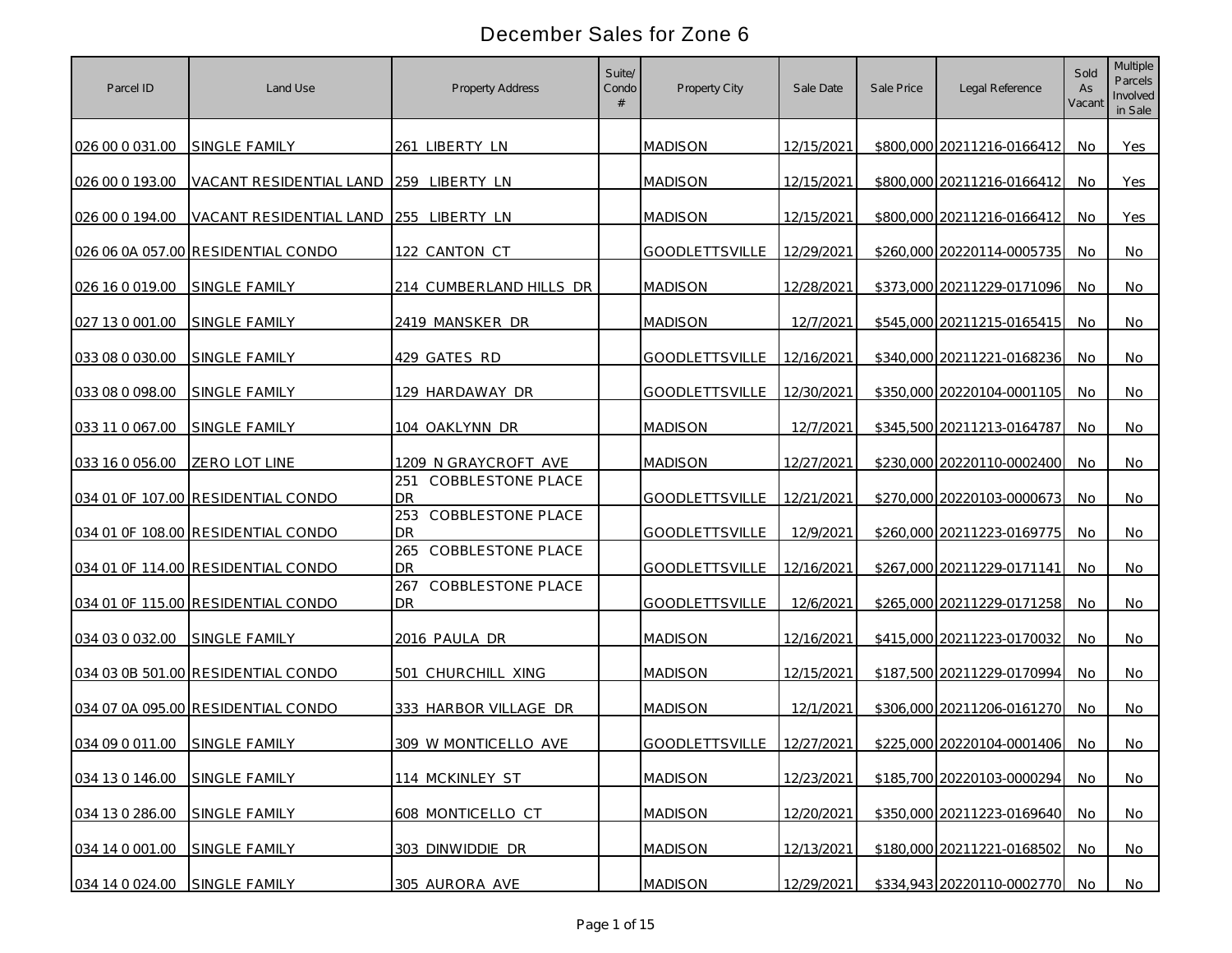| Parcel ID                      | Land Use                                                    | <b>Property Address</b> | Suite/<br>Condo | Property City  | Sale Date  | Sale Price | Legal Reference                         | Sold<br>As<br>Vacant | Multiple<br>Parcels<br>Involved<br>in Sale |
|--------------------------------|-------------------------------------------------------------|-------------------------|-----------------|----------------|------------|------------|-----------------------------------------|----------------------|--------------------------------------------|
| 042 07 0 026.00                | <b>SINGLE FAMILY</b>                                        | 702 S SUMMERFIELD DR    |                 | <b>MADISON</b> | 12/28/2021 |            | \$400,000 20220104-0001249              | No.                  | No.                                        |
| 042 07 0 109.00                | SINGLE FAMILY                                               | 407 NESBITT LN          |                 | <b>MADISON</b> | 12/20/2021 |            | \$700,000 20220103-0000596              | No.                  | No.                                        |
|                                | 042 11 0A 029.00 RESIDENTIAL CONDO                          | 1029 HERITAGE DR        |                 | <b>MADISON</b> | 12/7/2021  |            | \$275,000 20211213-0164676              | <b>No</b>            | No.                                        |
| 042 12 0 058.00                | SINGLE FAMILY                                               | 430 OLD HICKORY BLVD    |                 | <b>MADISON</b> | 12/3/2021  |            | \$341,500 20211209-0163320              | No                   | No                                         |
|                                | 042 12 0A 001.00 VACANT RESIDENTIAL LAND 401 B WILLIAMS AVE |                         |                 | <b>MADISON</b> |            |            | 12/15/2021 \$1,150,000 20211221-0168565 | Yes                  | Yes                                        |
| 042 12 0A 002.00 SINGLE FAMILY |                                                             | 401 A WILLIAMS AVE      |                 | <b>MADISON</b> |            |            | 12/15/2021 \$1,150,000 20211221-0168565 | No                   | Yes                                        |
| 042 12 0A 003.00 SINGLE FAMILY |                                                             | 401 C WILLIAMS AVE      |                 | <b>MADISON</b> |            |            | 12/15/2021 \$1,150,000 20211221-0168565 | No.                  | Yes                                        |
| 042 12 0A 004.00 SINGLE FAMILY |                                                             | 401 D WILLIAMS AVE      |                 | <b>MADISON</b> |            |            | 12/15/2021 \$1,150,000 20211221-0168565 | No                   | Yes                                        |
|                                | 042 12 0A 900.00 VACANT RESIDENTIAL LAND 401 E WILLIAMS AVE |                         |                 | <b>MADISON</b> |            |            | 12/15/2021 \$1,150,000 20211221-0168565 | Yes.                 | Yes                                        |
| 042 15 0 059.00                | <b>SINGLE FAMILY</b>                                        | 324 E MARTHONA RD       |                 | <b>MADISON</b> | 12/21/2021 |            | \$134,000 20211228-0170727              | No.                  | No                                         |
| 042 15 0 136.00                | SINGLE FAMILY                                               | 104 E MARTHONA RD       |                 | <b>MADISON</b> | 12/30/2021 |            | \$575,000 20220118-0006400              | No.                  | No.                                        |
| 043 01 0 042.00                | <b>SINGLE FAMILY</b>                                        | 1109 CIRCLE DR          |                 | <b>MADISON</b> | 12/8/2021  |            | \$254,100 20211216-0166042              | No.                  | <b>No</b>                                  |
| 043 01 0A 023.00 SINGLE FAMILY |                                                             | 721 SHANDALE DR         |                 | <b>MADISON</b> | 12/15/2021 |            | \$337,000 20211222-0169217              | No.                  | No                                         |
|                                | 043 01 OC 003.00 VACANT RESIDENTIAL LAND                    | 1104 PALMER AVE         |                 | <b>MADISON</b> | 12/23/2021 |            | \$60,000 20220110-0002595               | Yes                  | No                                         |
| 043 02 0 063.00                | <b>SINGLE FAMILY</b>                                        | 612 MAY DR              |                 | <b>MADISON</b> | 12/30/2021 |            | \$351,000 20220110-0002448              | No                   | No                                         |
|                                | 043 02 0A 138.00 RESIDENTIAL CONDO                          | 138 CEDARWOOD LN        |                 | <b>MADISON</b> | 12/21/2021 |            | \$220,000 20220110-0002515              | No.                  | <b>No</b>                                  |
| 043 05 0 094.00                | SINGLE FAMILY                                               | 705 BIXLER AVE          |                 | <b>MADISON</b> | 12/20/2021 |            | \$310,000 20211229-0171221              | No.                  | No                                         |
| 043 06 0 283.00                | SINGLE FAMILY                                               | 553 SINGER DR           |                 | <b>MADISON</b> | 12/16/2021 |            | \$364,500 20211221-0168231              | No                   | No.                                        |
| 043 06 0 344.00                | <b>DUPLEX</b>                                               | 300 C NIX DR            |                 | <b>MADISON</b> | 12/3/2021  |            | \$560,000 20220104-0001129 No           |                      | Yes                                        |
| 043 06 0 345.00                | <b>DUPLEX</b>                                               | 300 A NIX DR            |                 | <b>MADISON</b> | 12/3/2021  |            | \$560,000 20220104-0001129              | No                   | Yes                                        |
| 043 07 0 018.00                | SINGLE FAMILY                                               | 300 MCARTHUR DR         |                 | <b>MADISON</b> | 12/8/2021  |            | \$281,250 20211214-0165171              | No                   | No                                         |
| 043 09 0 041.00                | ZERO LOT LINE                                               | 210 WILEY ST            |                 | <b>MADISON</b> | 12/5/2021  |            | \$226,000 20211112-0151030 No           |                      | No                                         |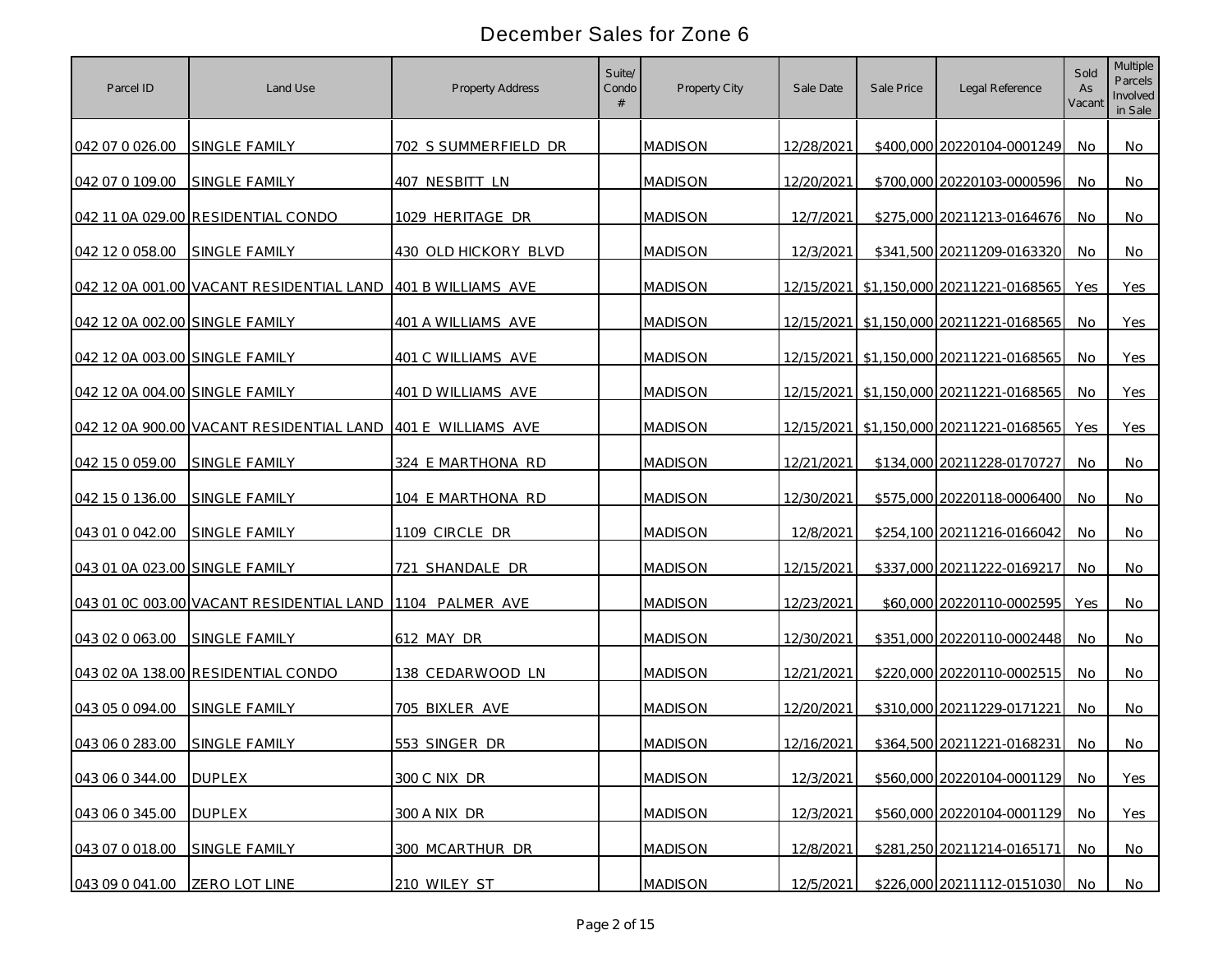| Parcel ID                      | Land Use                           | <b>Property Address</b> | Suite/<br>Condo | Property City  | Sale Date  | Sale Price | Legal Reference            | Sold<br>As<br>Vacant | <b>Multiple</b><br>Parcels<br>Involved<br>in Sale |
|--------------------------------|------------------------------------|-------------------------|-----------------|----------------|------------|------------|----------------------------|----------------------|---------------------------------------------------|
| 043 09 0 229.00                | SINGLE FAMILY                      | 302 DUPONT AVE          |                 | <b>MADISON</b> | 12/28/2021 |            | \$420,000 20220114-0005806 | No.                  | No                                                |
| 043 09 0 300.00                | SINGLE FAMILY                      | 340 THELMA ST           |                 | <b>MADISON</b> | 12/22/2021 |            | \$234,000 20211229-0171032 | No.                  | No.                                               |
| 043 09 0 344.00                | SINGLE FAMILY                      | 508 DUPONT AVE          |                 | <b>MADISON</b> | 12/10/2021 |            | \$371,000 20211215-0165562 | No                   | No                                                |
| 043 10 0 001 00                | <b>DUPLEX</b>                      | 200 MAY DR              |                 | <b>MADISON</b> | 12/28/2021 |            | \$276,982 20211230-0171695 | No                   | No                                                |
| 043 10 0 013 00                | <b>SINGLE FAMILY</b>               | 205 NIX DR              |                 | <b>MADISON</b> | 12/15/2021 |            | \$226,000 20220105-0002114 | No                   | No                                                |
| 043 10 0 013.00                | SINGLE FAMILY                      | 205 NIX DR              |                 | <b>MADISON</b> | 12/15/2021 |            | \$192,813 20211220-0168020 | No                   | No                                                |
| 043 10 0 014 00                | <b>SINGLE FAMILY</b>               | 203 NIX DR              |                 | <b>MADISON</b> | 12/15/2021 |            | \$196,000 20211230-0171803 | No                   | No                                                |
| 043 10 0 014.00                | SINGLE FAMILY                      | 203 NIX DR              |                 | <b>MADISON</b> | 12/15/2021 |            | \$142,174 20211220-0168019 | No                   | No                                                |
| 043 10 0 057.00                | SINGLE FAMILY                      | 820 N DUPONT AVE        |                 | <b>MADISON</b> | 12/20/2021 |            | \$255,200 20211223-0169571 | No.                  | No                                                |
| 043 11 0 070.00                | SINGLE FAMILY                      | 205 ARCHWOOD DR         |                 | <b>MADISON</b> | 12/22/2021 |            | \$328,000 20211229-0171061 | No.                  | No                                                |
| 043 12 0 073.00                | <b>SINGLE FAMILY</b>               | 145 RIO VISTA DR        |                 | <b>MADISON</b> | 12/17/2021 |            | \$465,000 20220103-0000581 | No.                  | No.                                               |
| 043 13 0 367.00                | <b>SINGLE FAMILY</b>               | 260 ELM ST              |                 | <b>MADISON</b> | 12/30/2021 |            | \$259,000 20220111-0003500 | No.                  | No.                                               |
|                                | 043 13 0A 048.00 RESIDENTIAL CONDO | 323 FOREST PARK RD      |                 | 4-8 MADISON    | 12/13/2021 |            | \$70,000 20220105-0002047  | No.                  | No                                                |
|                                | 043 13 0A 067.00 RESIDENTIAL CONDO | 323 FOREST PARK RD      |                 | 6-3 MADISON    | 12/10/2021 |            | \$144,900 20211215-0165534 | No                   | <b>No</b>                                         |
| 043 14 0B 014.00 SINGLE FAMILY |                                    | 2216 MILAN CT           |                 | <b>MADISON</b> | 12/6/2021  |            | \$417,000 20211221-0168208 | No                   | No.                                               |
| 043 14 0B 032.00 SINGLE FAMILY |                                    | 2332 FRANCO RD          |                 | <b>MADISON</b> | 12/17/2021 |            | \$350,000 20211223-0169697 | No.                  | No                                                |
| 051 00 0 079.00                | SINGLE FAMILY                      | 605<br>CREATIVE WAY     |                 | <b>MADISON</b> | 12/3/2021  |            | \$360,500 20211228-0170763 | No.                  | No.                                               |
| 051 00 0 079.00                | SINGLE FAMILY                      | 605 CREATIVE WAY        |                 | <b>MADISON</b> | 12/3/2021  |            | \$300,000 20211208-0162917 | No.                  | No.                                               |
| 051 02 0 021.00                | SINGLE FAMILY                      | 500 VANTREASE RD        |                 | <b>MADISON</b> | 12/8/2021  |            | \$483,000 20211215-0165868 | No                   | No                                                |
| 051 03 0 007.00                | SINGLE FAMILY                      | 524 E MARTHONA RD       |                 | <b>MADISON</b> | 12/8/2021  |            | \$385,000 20211213-0164726 | No                   | No                                                |
| 051 03 0 182.00                | SINGLE FAMILY                      | 1013 TOWNLEY DR         |                 | <b>MADISON</b> | 12/10/2021 |            | \$588,800 20211222-0169165 | No                   | No                                                |
| 051 04 0 001.00                | SINGLE FAMILY                      | 218 DONNA DR            |                 | <b>MADISON</b> | 12/17/2021 |            | \$325,000 20211223-0169900 | No                   | No                                                |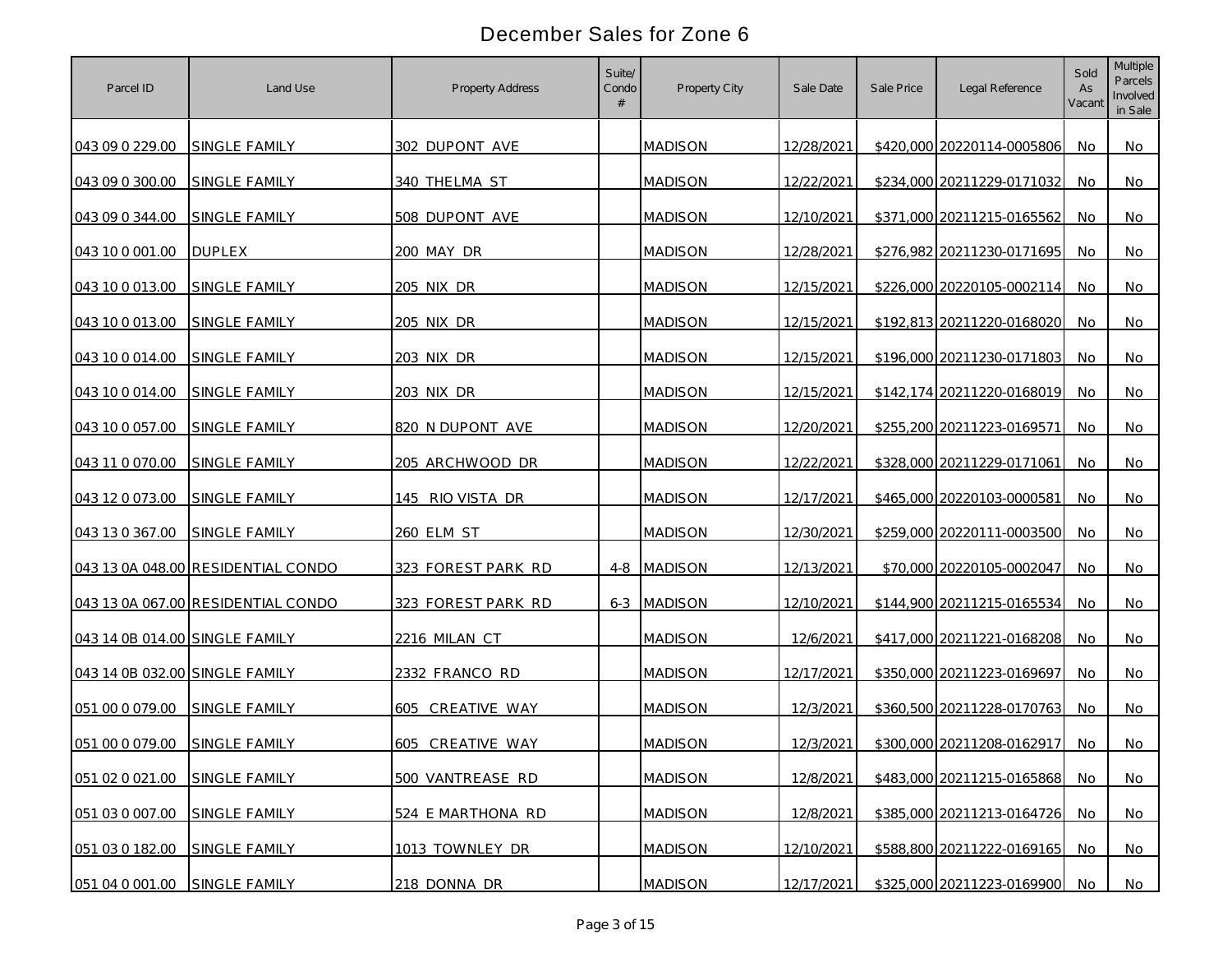| Parcel ID       | Land Use                           | <b>Property Address</b> | Suite/<br>Condo | Property City  | Sale Date  | Sale Price | Legal Reference            | Sold<br>As<br>Vacant | <b>Multiple</b><br>Parcels<br>Involved<br>in Sale |
|-----------------|------------------------------------|-------------------------|-----------------|----------------|------------|------------|----------------------------|----------------------|---------------------------------------------------|
| 051 07 0 026.00 | <b>SINGLE FAMILY</b>               | 408 W DUE WEST AVE      |                 | <b>MADISON</b> | 12/28/2021 |            | \$600,000 20211230-0171702 | No.                  | No                                                |
| 051 08 0 211.00 | SINGLE FAMILY                      | 215 DUE WEST AVE        |                 | <b>MADISON</b> | 12/10/2021 |            | \$120,000 20211210-0164169 | No.                  | No.                                               |
|                 | 051 10 0B 065.00 RESIDENTIAL CONDO | 242 ELLINGTON PL        |                 | <b>MADISON</b> | 12/15/2021 |            | \$180,000 20211220-0167750 | <b>No</b>            | No                                                |
| 051 11 0 007.00 | SINGLE FAMILY                      | 1300 SAUNDERS AVE       |                 | <b>MADISON</b> | 12/1/2021  |            | \$470,000 20211208-0162715 | No                   | No                                                |
| 051 12 0 042.00 | <b>SINGLE FAMILY</b>               | 114 BERKLEY DR          |                 | <b>MADISON</b> | 12/2/2021  |            | \$278,200 20211209-0163465 | No                   | No                                                |
|                 | 051 15 0A 043.00 RESIDENTIAL CONDO | 420 WALTON LN           |                 | I-43 MADISON   | 12/17/2021 |            | \$120,000 20211221-0168553 | No                   | No                                                |
|                 | 051 15 0A 046.00 RESIDENTIAL CONDO | 420 WALTON LN           |                 | J-46 MADISON   | 12/9/2021  |            | \$127,500 20211216-0166535 | No                   | No                                                |
|                 | 051 15 0A 061.00 RESIDENTIAL CONDO | 420 WALTON LN           |                 | L-61 MADISON   | 12/8/2021  |            | \$160,000 20211221-0168321 | No                   | No                                                |
| 052 01 0 250.00 | SINGLE FAMILY                      | 765 OAKDELL AVE         |                 | <b>MADISON</b> | 12/30/2021 |            | \$353,350 20220110-0002468 | No.                  | No                                                |
| 052 02 0 012.00 | SINGLE FAMILY                      | 444 LANIER DR           |                 | <b>MADISON</b> | 12/22/2021 |            | \$156,000 20211230-0171601 | No.                  | No                                                |
| 052 02 0 062.00 | <b>SINGLE FAMILY</b>               | 708 MCCARLEY AVE        |                 | <b>MADISON</b> | 12/1/2021  |            | \$221,000 20211206-0161088 | No.                  | No.                                               |
| 052 02 0 088.00 | SINGLE FAMILY                      | 433 LANIER DR           |                 | <b>MADISON</b> | 12/1/2021  |            | \$280,000 20211207-0162292 | No.                  | No.                                               |
| 052 02 0 116.00 | SINGLE FAMILY                      | 631 CHERYL AVE          |                 | <b>MADISON</b> | 12/30/2021 |            | \$285,000 20220110-0002641 | No.                  | No                                                |
| 052 02 0 151.00 | SINGLE FAMILY                      | 717 BLACKSTONE AVE      |                 | <b>MADISON</b> | 12/27/2021 |            | \$195,000 20220112-0004369 | No                   | <b>No</b>                                         |
| 052 03 0 178.00 | <b>SINGLE FAMILY</b>               | 313 MANZANO RD          |                 | <b>MADISON</b> | 12/21/2021 |            | \$307,000 20211230-0171989 | No                   | No                                                |
| 052 04 0 068.00 | <b>SINGLE FAMILY</b>               | 224 WARRIOR RD          |                 | <b>MADISON</b> | 12/20/2021 |            | \$250,000 20211221-0168652 | No.                  | No                                                |
| 052 05 0 049.00 | <b>SINGLE FAMILY</b>               | 425 EMMITT AVE          |                 | <b>MADISON</b> | 12/17/2021 |            | \$207,500 20211222-0169212 | No.                  | No                                                |
| 052 05 0 103.00 | <b>SINGLE FAMILY</b>               | 325 E PALESTINE AVE     |                 | <b>MADISON</b> | 12/8/2021  |            | \$305,000 20211216-0166536 | No.                  | No.                                               |
| 052 05 0 278.00 | SINGLE FAMILY                      | 432 KC CT               |                 | <b>MADISON</b> | 12/23/2021 |            | \$322,400 20220103-0000002 | No                   | No                                                |
| 052 08 0 008.00 | <b>DUPLEX</b>                      | 127 SANITARIUM RD       |                 | <b>MADISON</b> | 12/16/2021 |            | \$108,000 20211221-0168369 | No                   | No                                                |
| 052 08 0 028.00 | SINGLE FAMILY                      | 550 PUEBLO DR           |                 | <b>MADISON</b> | 12/9/2021  |            | \$380,000 20211215-0165907 | No                   | No                                                |
| 052 08 0 160.00 | SINGLE FAMILY                      | 1532 MEADOW BEND DR     |                 | <b>MADISON</b> | 12/2/2021  |            | \$307,500 20211223-0170022 | No                   | No                                                |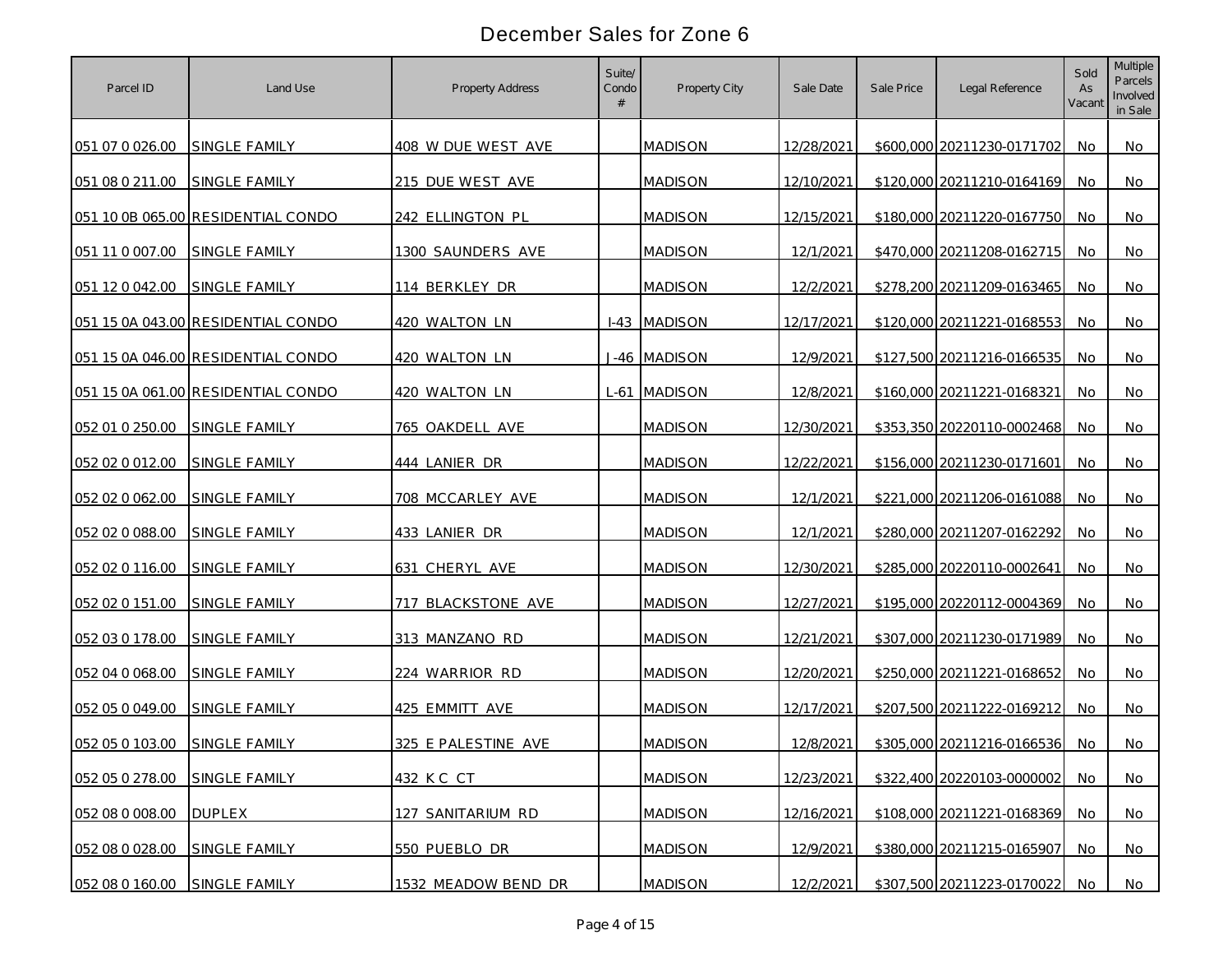| Parcel ID                      | Land Use                           | <b>Property Address</b>  | Suite/<br>Condo | Property City  | Sale Date  | Sale Price | Legal Reference            | Sold<br>As<br>Vacant | Multiple<br>Parcels<br>Involved<br>in Sale |
|--------------------------------|------------------------------------|--------------------------|-----------------|----------------|------------|------------|----------------------------|----------------------|--------------------------------------------|
| 052 08 0 160.00                | SINGLE FAMILY                      | 1532 MEADOW BEND DR      |                 | <b>MADISON</b> | 12/2/2021  |            | \$320,000 20220103-0000612 | No.                  | No                                         |
| 052 08 0 174.00                | ZERO LOT LINE                      | 1516 MEADOW BEND DR      |                 | <b>MADISON</b> | 12/6/2021  |            | \$205,000 20211210-0164137 | No.                  | No                                         |
| 052 11 0 009.00                | SINGLE FAMILY                      | 1021 BERWICK TRL         |                 | <b>MADISON</b> | 12/15/2021 |            | \$770,000 20211222-0169246 | <b>No</b>            | No                                         |
| 052 11 0 053.00                | SINGLE FAMILY                      | 1108 BERWICK TRL         |                 | <b>MADISON</b> | 12/29/2021 |            | \$611,000 20220105-0002346 | No                   | No                                         |
| 052 12 0 112.00                | SINGLE FAMILY                      | 1204 CHEYENNE CT         |                 | <b>MADISON</b> | 12/10/2021 |            | \$350,000 20220126-0009262 | No                   | No                                         |
| 052 12 0A 030.00 SINGLE FAMILY |                                    | 2032 CANDLEWOOD DR       |                 | <b>MADISON</b> | 12/2/2021  |            | \$350,000 20211210-0164129 | No                   | No                                         |
| 052 16 0 096.00                | SINGLE FAMILY                      | 815 MARLIN PASS          |                 | <b>MADISON</b> | 12/14/2021 |            | \$325,000 20211217-0166911 | No                   | No                                         |
| 052 16 0 107.00                | SINGLE FAMILY                      | 704 EVERGREEN TRL        |                 | <b>MADISON</b> | 12/21/2021 |            | \$202,000 20220103-0000126 | No                   | No                                         |
|                                | 052 16 0A 076.00 RESIDENTIAL CONDO | 1301 NEELYS BEND RD      |                 | 76 MADISON     | 12/10/2021 |            | \$160,800 20211216-0166573 | No.                  | No                                         |
| 053 09 0A 013.00 ZERO LOT LINE |                                    | 1432 E CEDAR LN          |                 | <b>MADISON</b> | 12/18/2021 |            | \$223,400 20211228-0170539 | No.                  | No                                         |
| 053 09 0B 130.00 SINGLE FAMILY |                                    | 2164 FREEMAN LN          |                 | <b>MADISON</b> | 12/15/2021 |            | \$403,000 20211221-0168591 | No.                  | No.                                        |
| 053 14 0 028.00                | SINGLE FAMILY                      | 303 NAWAKWA TRL          |                 | <b>MADISON</b> | 12/9/2021  |            | \$450,000 20211220-0167838 | No.                  | <b>No</b>                                  |
| 053 14 0 063.00                | SINGLE FAMILY                      | 1420 OCOEE TRL           |                 | <b>MADISON</b> | 12/8/2021  |            | \$245,000 20211214-0165175 | No.                  | No                                         |
| 053 14 0 068.00                | SINGLE FAMILY                      | 1429 OCOEE TRL           |                 | <b>MADISON</b> | 12/13/2021 |            | \$315,000 20211215-0165965 | No                   | <b>No</b>                                  |
| 053 14 0 115.00                | SINGLE FAMILY                      | 304 NAWAKWA TRL          |                 | <b>MADISON</b> | 12/10/2021 |            | \$475,000 20211215-0165441 | No                   | No                                         |
| 053 14 0A 066.00 SINGLE FAMILY |                                    | <u>1668 COMANCHE RUN</u> |                 | <b>MADISON</b> | 12/14/2021 |            | \$377,000 20211223-0170155 | No                   | No                                         |
| 060 07 0 098.00                | <b>SINGLE FAMILY</b>               | 2909 RICH ACRES DR       |                 | NASHVILLE      | 12/9/2021  |            | \$410,000 20211215-0165624 | No                   | No                                         |
|                                | 060 11 0B 061.00 RESIDENTIAL CONDO | 743 COTTAGE PARK DR      |                 | NASHVILLE      | 12/15/2021 |            | \$519,000 20211221-0168766 | No                   | No.                                        |
| 060 16 0 168.00                | SINGLE FAMILY                      | 144 DELLWAY DR           |                 | NASHVILLE      | 12/2/2021  |            | \$630,000 20211207-0162363 | No                   | <b>No</b>                                  |
| 061 02 0 026.00                | SINGLE FAMILY                      | 4501 BROOMFIELD DR       |                 | NASHVILLE      | 12/2/2021  |            | \$495,000 20211216-0166351 | No                   | <b>No</b>                                  |
| 061 02 0 145.00                | SINGLE FAMILY                      | 4425 SAUNDERS AVE        |                 | NASHVILLE      | 12/27/2021 |            | \$527,500 20220103-0000548 | No                   | No                                         |
| 061 03 0 038.00                | SINGLE FAMILY                      | 4414 SAUNDERS AVE        |                 | NASHVILLE      | 12/22/2021 |            | \$396,000 20220104-0001333 | No                   | No                                         |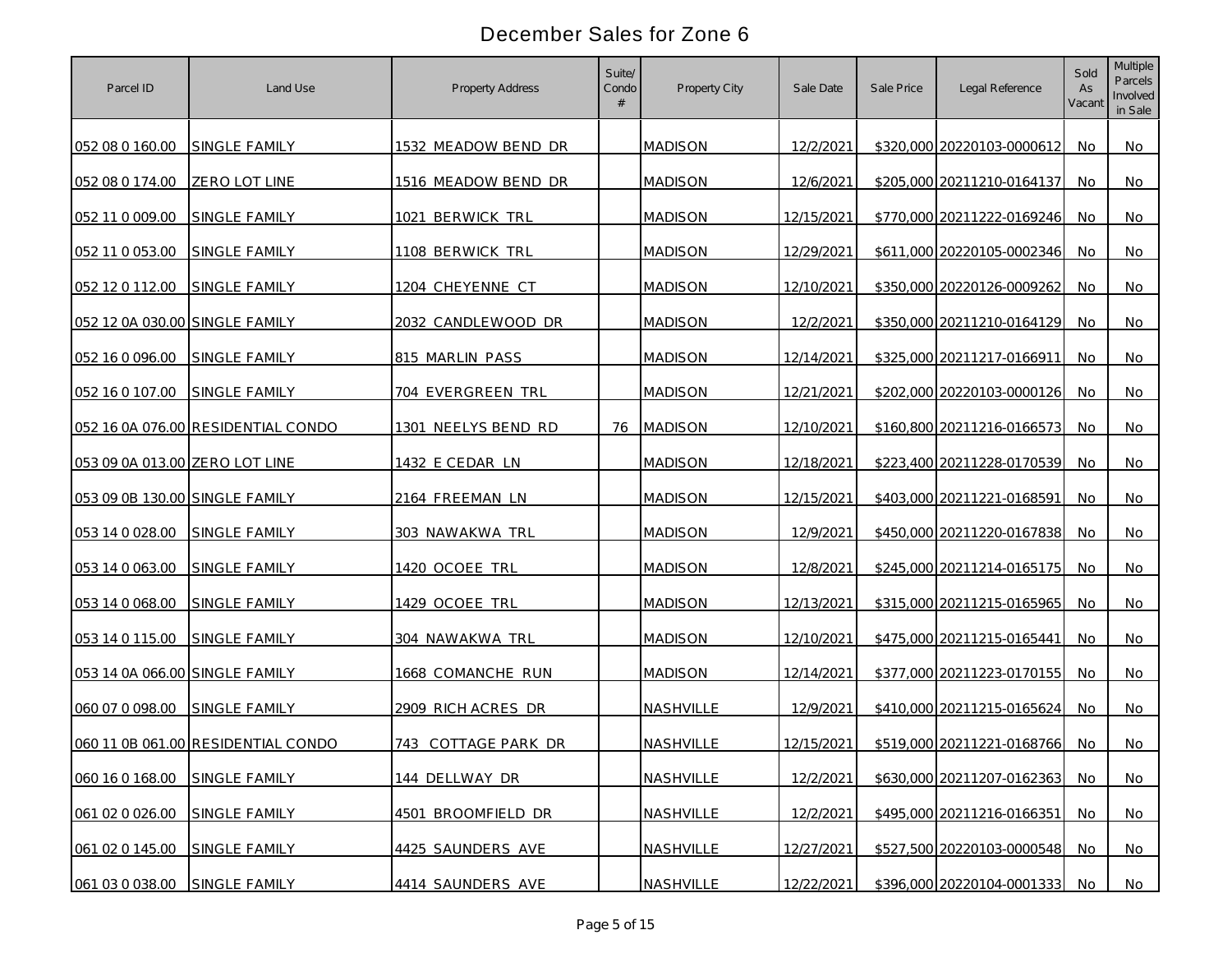| Parcel ID                     | Land Use                           | <b>Property Address</b> | Suite/<br>Condo | Property City    | Sale Date  | Sale Price | Legal Reference               | Sold<br>As<br>Vacant | Multiple<br>Parcels<br>Involved<br>in Sale |
|-------------------------------|------------------------------------|-------------------------|-----------------|------------------|------------|------------|-------------------------------|----------------------|--------------------------------------------|
| 061 03 0 053.00               | SINGLE FAMILY                      | 4707 GRINSTEAD PL       |                 | NASHVILLE        | 12/20/2021 |            | \$390,000 20211223-0169977    | No                   | No                                         |
| 061 03 0 090.00               | SINGLE FAMILY                      | 4832 LINDELL ST         |                 | <b>NASHVILLE</b> | 12/14/2021 |            | \$421,000 20211221-0168216    | No.                  | No.                                        |
| 061 03 0 173.00               | <b>DUPLEX</b>                      | 5025 INGLEWOOD CT       |                 | NASHVILLE        | 12/29/2021 |            | \$335,000 20220105-0001756    | <b>No</b>            | No                                         |
| 061 04 0 050.00               | SINGLE FAMILY                      | 4911 LOG CABIN RD       |                 | NASHVILLE        | 12/28/2021 |            | \$347,000 20220110-0002415    | No                   | No                                         |
| 061 04 0 050.00               | <b>SINGLE FAMILY</b>               | 4911 LOG CABIN RD       |                 | NASHVILLE        | 12/29/2021 |            | \$340,000 20220110-0002414    | No                   | No                                         |
| 061 04 0 070.00               | <b>SINGLE FAMILY</b>               | 4809 TANGLEWOOD DR      |                 | NASHVILLE        | 12/30/2021 |            | \$508,400 20220103-0000306    | No                   | No                                         |
| 061 04 0 107.00               | <b>SINGLE FAMILY</b>               | 1116 HAYSBORO AVE       |                 | NASHVILLE        | 12/6/2021  |            | \$375,000 20211209-0163374    | No                   | No                                         |
| 061 04 0 159.00               | SINGLE FAMILY                      | 4921 LOG CABIN RD       |                 | NASHVILLE        | 12/27/2021 |            | \$405,000 20220110-0002441    | No                   | No                                         |
| 061 07 0 042.00               | SINGLE FAMILY                      | 1011 MALQUIN DR         |                 | NASHVILLE        | 12/23/2021 |            | \$410,000 20220103-0000036    | No.                  | No                                         |
| 061 07 0 145.00               | SINGLE FAMILY                      | 816 GWYNN DR            |                 | NASHVILLE        | 12/15/2021 |            | \$685,000 20211221-0168465    | No.                  | No                                         |
| 061 07 0 177.00               | SINGLE FAMILY                      | 1002 GWYNN DR           |                 | NASHVILLE        | 12/3/2021  |            | \$631,017 20211209-0163241    | No.                  | No.                                        |
|                               | 061 07 0C 004.00 RESIDENTIAL CONDO | 4309 D GALLATIN PIKE    |                 | NASHVILLE        | 12/14/2021 |            | \$750,000 20211216-0166306    | No                   | <b>No</b>                                  |
|                               | 061 07 0C 005.00 RESIDENTIAL CONDO | 4309 K GALLATIN PIKE    |                 | NASHVILLE        | 12/13/2021 |            | \$999,800 20211215-0165443    | No.                  | <b>Yes</b>                                 |
|                               | 061 07 0C 007.00 RESIDENTIAL CONDO | 4309   GALLATIN PIKE    |                 | NASHVILLE        | 12/13/2021 |            | \$999,800 20211215-0165443    | No                   | Yes                                        |
|                               | 061 07 OC 008.00 RESIDENTIAL CONDO | 4309 J GALLATIN PIKE    |                 | NASHVILLE        | 12/23/2021 |            | \$499,900 20220111-0003567    | No                   | No.                                        |
|                               | 061 07 0C 009.00 RESIDENTIAL CONDO | 4309 G GALLATIN PIKE    |                 | NASHVILLE        | 12/8/2021  |            | \$499,900 20211210-0163961    | No                   | No                                         |
|                               | 061 07 OC 010.00 RESIDENTIAL CONDO | 4309 H GALLATIN PIKE    |                 | NASHVILLE        | 12/15/2021 |            | \$515,000 20211228-0170351    | No                   | No.                                        |
|                               | 061 07 0C 011.00 RESIDENTIAL CONDO | 4309 E GALLATIN PIKE    |                 | NASHVILLE        | 12/14/2021 |            | \$499,900 20211215-0165436    | No                   | No.                                        |
|                               | 061 07 0C 012.00 RESIDENTIAL CONDO | 4309 F GALLATIN PIKE    |                 | NASHVILLE        | 12/7/2021  |            | \$515,000 20211209-0163281    | No.                  | <b>No</b>                                  |
| 061 08 0 007.00               | SINGLE FAMILY                      | 1131 RICHMOND DR        |                 | NASHVILLE        | 12/7/2021  |            | \$580,000 20211209-0163637    | No                   | No                                         |
| 061 08 0 038.00               | <b>DUPLEX</b>                      | 4702 TANGLEWOOD DR      |                 | NASHVILLE        | 12/30/2021 |            | \$410,000 20220113-0004999    | No                   | No                                         |
| 061 08 0 072.00 SINGLE FAMILY |                                    | 1130 RICHMOND DR        |                 | NASHVILLE        | 12/13/2021 |            | \$600,000 20211216-0166559 No |                      | No                                         |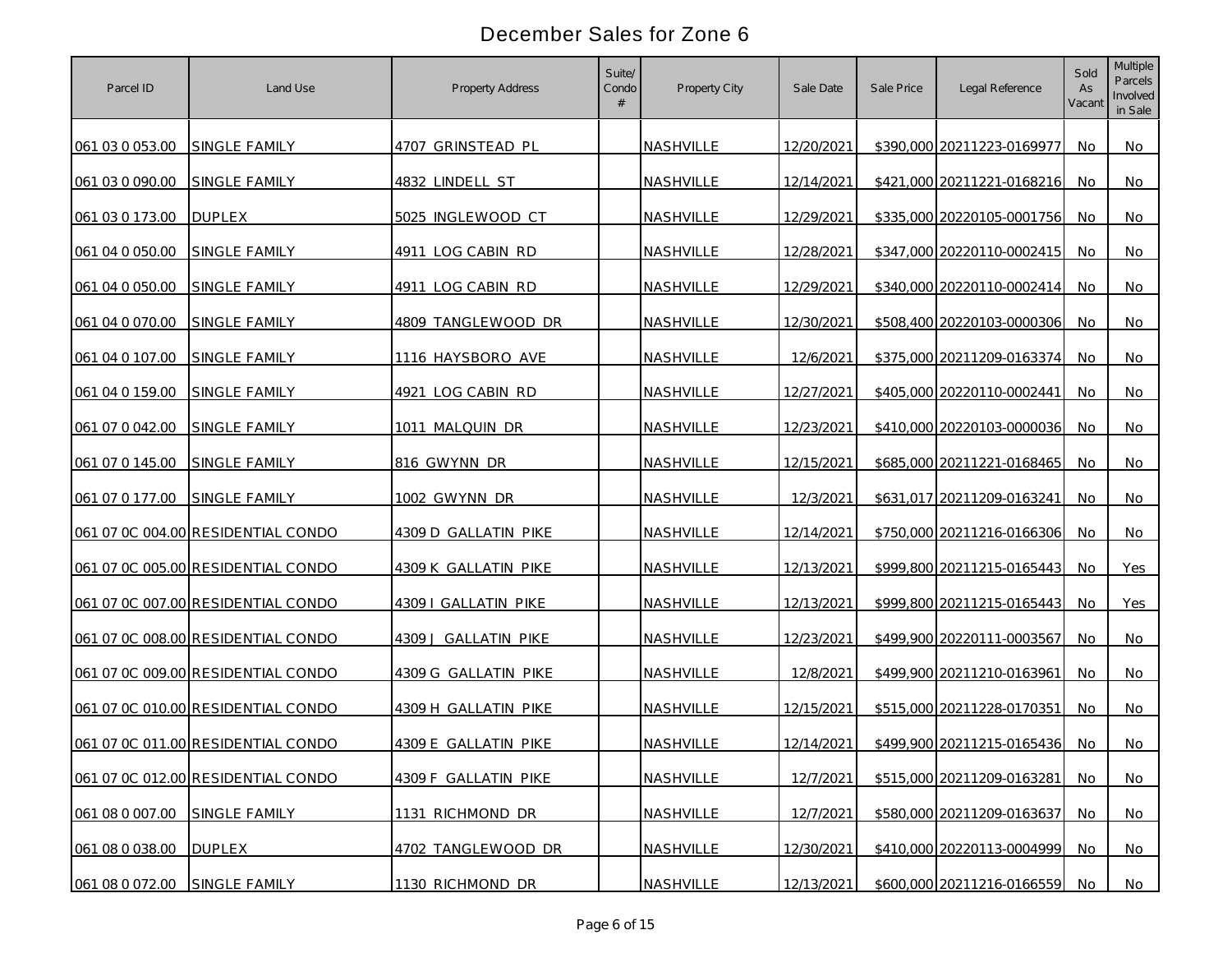| Parcel ID       | Land Use                            | <b>Property Address</b> | Suite/<br>Condo | Property City  | Sale Date  | Sale Price | Legal Reference            | Sold<br>As<br>Vacant | Multiple<br>Parcels<br>Involved<br>in Sale |
|-----------------|-------------------------------------|-------------------------|-----------------|----------------|------------|------------|----------------------------|----------------------|--------------------------------------------|
| 061 10 0 135.00 | RESIDENTIAL COMBO/MISC              | 4114 SAUNDERS AVE       |                 | NASHVILLE      | 12/28/2021 |            | \$100,000 20211230-0171686 | No.                  | No                                         |
| 061 10 0 135.00 | RESIDENTIAL COMBO/MISC              | 4114 SAUNDERS AVE       |                 | NASHVILLE      | 12/28/2021 |            | \$160,000 20220118-0006498 | No.                  | No                                         |
| 061 10 0 136.00 | SINGLE FAMILY                       | 4114 SAUNDERS AVE       |                 | NASHVILLE      | 12/28/2021 |            | \$350,000 20211230-0171683 | No                   | <b>No</b>                                  |
| 061 10 0 136.00 | SINGLE FAMILY                       | 4114 SAUNDERS AVE       |                 | NASHVILLE      | 12/28/2021 |            | \$415,000 20220118-0006455 | No                   | No                                         |
| 061 11 0 051.00 | SINGLE FAMILY                       | 4005 BURRUS ST          |                 | NASHVILLE      | 12/1/2021  |            | \$415,000 20211203-0160575 | No                   | No                                         |
| 061 11 0 353.00 | SINGLE FAMILY                       | 4002 BURRUS ST          |                 | NASHVILLE      | 12/10/2021 |            | \$551,000 20211220-0167956 | No                   | No                                         |
| 061 14 0 024.00 | SINGLE FAMILY                       | 719 HART LN             |                 | NASHVILLE      | 12/10/2021 |            | \$350,000 20211217-0167468 | No                   | No                                         |
| 061 15 0 147.00 | <b>DUPLEX</b>                       | 1129 SUNNYMEADE DR      |                 | NASHVILLE      | 12/20/2021 |            | \$423,800 20211230-0171574 | No                   | No                                         |
| 061 16 0 152.00 | <b>DUPLEX</b>                       | 1361 GREENLAND AVE      |                 | NASHVILLE      | 12/29/2021 |            | \$400,000 20220110-0002885 | No.                  | Yes                                        |
| 061 16 0 153.00 | VACANT RESIDENTIAL LAND O MURRAY PL |                         |                 | NASHVILLE      | 12/29/2021 |            | \$400,000 20220110-0002885 | Yes                  | Yes                                        |
| 061 16 0 265.00 | SINGLE FAMILY                       | 1227 SUNNYMEADE DR      |                 | NASHVILLE      | 12/13/2021 |            | \$400,000 20211214-0165368 | No.                  | No.                                        |
| 062 00 0 078.00 | SINGLE FAMILY                       | 1542 NEELYS BEND RD     |                 | <b>MADISON</b> | 12/10/2021 |            | \$725,000 20211213-0164551 | No.                  | <b>No</b>                                  |
| 062 13 0 049.00 | SINGLE FAMILY                       | 1506 RIVERWOOD DR       |                 | NASHVILLE      | 12/6/2021  |            | \$475,000 20211209-0163361 | No.                  | No                                         |
| 063 00 0 049.00 | VACANT RESIDENTIAL LAND             | 1722 HUDSON RD          |                 | <b>MADISON</b> | 12/17/2021 |            | \$285,000 20211222-0169138 | Yes                  | No                                         |
| 063 00 0 118.00 | SINGLE FAMILY                       | 641 HIDDEN ACRES DR     |                 | <b>MADISON</b> | 12/10/2021 |            | \$499,900 20211213-0164554 | No                   | No                                         |
| 063 02 0 009.00 | <b>SINGLE FAMILY</b>                | 1434 MOHAWK TRL         |                 | <b>MADISON</b> | 12/16/2021 |            | \$273,000 20211223-0169949 | No.                  | <b>No</b>                                  |
| 063 02 0 064.00 | SINGLE FAMILY                       | 1427 MOHAWK TRL         |                 | <b>MADISON</b> | 12/22/2021 |            | \$159,900 20220104-0000917 | No.                  | No                                         |
| 063 02 0 064.00 | SINGLE FAMILY                       | 1427 MOHAWK TRL         |                 | <b>MADISON</b> | 12/22/2021 |            | \$151,435 20220104-0000916 | No.                  | No.                                        |
| 063 05 0 007.00 | SINGLE FAMILY                       | 1514 HUDSON RD          |                 | <b>MADISON</b> | 12/17/2021 |            | \$551,000 20211230-0171740 | No                   | Yes                                        |
| 063 05 0 008.00 | VACANT RESIDENTIAL LAND O HUDSON RD |                         |                 | <b>MADISON</b> | 12/17/2021 |            | \$551,000 20211230-0171740 | No                   | Yes                                        |
| 071 03 0 069.00 | SINGLE FAMILY                       | 111 GORDON TER          |                 | NASHVILLE      | 12/15/2021 |            | \$260,400 20211220-0167901 | No                   | No                                         |
| 071 03 0 069.00 | SINGLE FAMILY                       | 111 GORDON TER          |                 | NASHVILLE      | 12/15/2021 |            | \$279,900 20211228-0170611 | No                   | No                                         |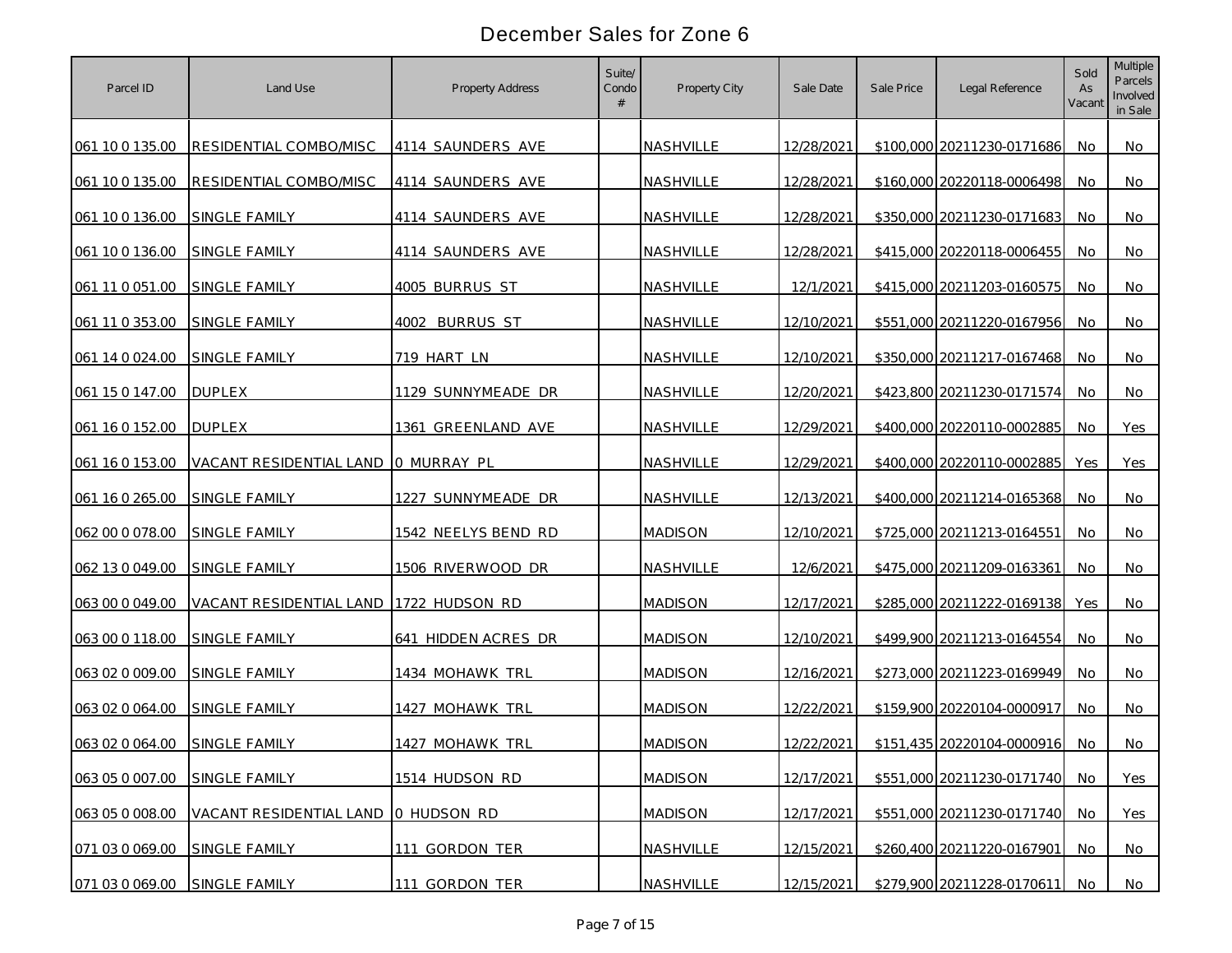| Parcel ID       | Land Use                            | <b>Property Address</b> | Suite/<br>Condo | Property City | Sale Date  | Sale Price | Legal Reference            | Sold<br>As<br>Vacant | Multiple<br>Parcels<br>Involved<br>in Sale |
|-----------------|-------------------------------------|-------------------------|-----------------|---------------|------------|------------|----------------------------|----------------------|--------------------------------------------|
| 071 04 0 044.00 | SINGLE FAMILY                       | 2613 WOODYHILL DR       |                 | NASHVILLE     | 12/30/2021 |            | \$315,000 20220112-0004421 | No.                  | No                                         |
| 071 04 0 076.00 | SINGLE FAMILY                       | 2615 JONES AVE          |                 | NASHVILLE     | 12/20/2021 |            | \$292,000 20211223-0169553 | No.                  | No.                                        |
| 071 08 0 035.00 | SINGLE FAMILY                       | 333 DUKE ST             |                 | NASHVILLE     | 12/21/2021 |            | \$362,000 20220105-0001822 | <b>No</b>            | No                                         |
| 071 08 0 035.00 | SINGLE FAMILY                       | 333 DUKE ST             |                 | NASHVILLE     | 12/21/2021 |            | \$340,000 20211229-0171495 | No                   | No                                         |
| 071 08 0 048.00 | VACANT RESIDENTIAL LAND 316 DUKE ST |                         |                 | NASHVILLE     | 12/2/2021  |            | \$560,000 20211208-0162698 | Yes                  | Yes                                        |
| 071 08 0 048.00 | VACANT RESIDENTIAL LAND 316 DUKE ST |                         |                 | NASHVILLE     | 12/2/2021  |            | \$565,500 20211215-0165450 | Yes                  | Yes                                        |
| 071 08 0 049.00 | VACANT RESIDENTIAL LAND 314 DUKE ST |                         |                 | NASHVILLE     | 12/2/2021  |            | \$565,500 20211215-0165450 | Yes                  | Yes                                        |
| 071 08 0 049.00 | VACANT RESIDENTIAL LAND 314 DUKE ST |                         |                 | NASHVILLE     | 12/2/2021  |            | \$560,000 20211208-0162698 | Yes                  | Yes                                        |
| 071 08 0 136.00 | SINGLE FAMILY                       | 2102 JONES AVE          |                 | NASHVILLE     | 12/30/2021 |            | \$510,000 20220110-0002476 | No.                  | No                                         |
| 071 08 0 172.00 | SINGLE FAMILY                       | 530 NORTON AVE          |                 | NASHVILLE     | 12/22/2021 |            | \$337,000 20211228-0170476 | No.                  | No                                         |
| 071 08 0 218.00 | SINGLE FAMILY                       | 536 WESLEY AVE          |                 | NASHVILLE     | 12/17/2021 |            | \$340,000 20211228-0170260 | No.                  | No.                                        |
|                 | 071 08 0E 001.00 RESIDENTIAL CONDO  | 311 A PRINCE AVE        |                 | NASHVILLE     | 12/6/2021  |            | \$535,000 20211213-0164606 | No.                  | <b>No</b>                                  |
|                 | 071 08 0R 030.00 RESIDENTIAL CONDO  | 530 EDWIN ST            |                 | 30 NASHVILLE  | 12/7/2021  |            | \$510,000 20211213-0164412 | No.                  | No                                         |
|                 | 071 08 0X 001.00 RESIDENTIAL CONDO  | 325 A DUKE ST           |                 | NASHVILLE     | 12/10/2021 |            | \$535,000 20211221-0168478 | No                   | No                                         |
|                 | 071 08 0X 002.00 RESIDENTIAL CONDO  | 325 B DUKE ST           |                 | NASHVILLE     | 12/15/2021 |            | \$535,000 20211217-0167245 | No                   | No                                         |
| 071 11 0 044.00 | MOBILE HOME                         | 123 MARIE ST            |                 | NASHVILLE     | 12/17/2021 |            | \$350,000 20211220-0167577 | No.                  | <b>No</b>                                  |
| 071 11 0 154.00 | SINGLE FAMILY                       | 325 PULLEN AVE          |                 | NASHVILLE     | 12/17/2021 |            | \$499,000 20211220-0168102 | No.                  | No                                         |
| 071 11 0 176.00 | SINGLE FAMILY                       | 322 PULLEN AVE          |                 | NASHVILLE     | 12/6/2021  |            | \$480,000 20211209-0163498 | No.                  | No.                                        |
| 071 11 0 191.00 | QUADPLEX                            | 313 GATEWOOD AVE        |                 | NASHVILLE     | 12/28/2021 |            | \$675,000 20220104-0001111 | No.                  | <b>No</b>                                  |
| 071 11 0 256.00 | SINGLE FAMILY                       | 1429 STAINBACK AVE      |                 | NASHVILLE     | 12/16/2021 |            | \$740,000 20211217-0167117 | No                   | <b>No</b>                                  |
| 071 12 0 338.00 | SINGLE FAMILY                       | 1802 LISCHEY AVE        |                 | NASHVILLE     | 12/6/2021  |            | \$410,000 20211209-0163480 | No                   | No                                         |
|                 | 071 12 0E 012.00 RESIDENTIAL CONDO  | 1122 HARMONY WAY        |                 | NASHVILLE     | 12/6/2021  |            | \$825,000 20211208-0162702 | No                   | No                                         |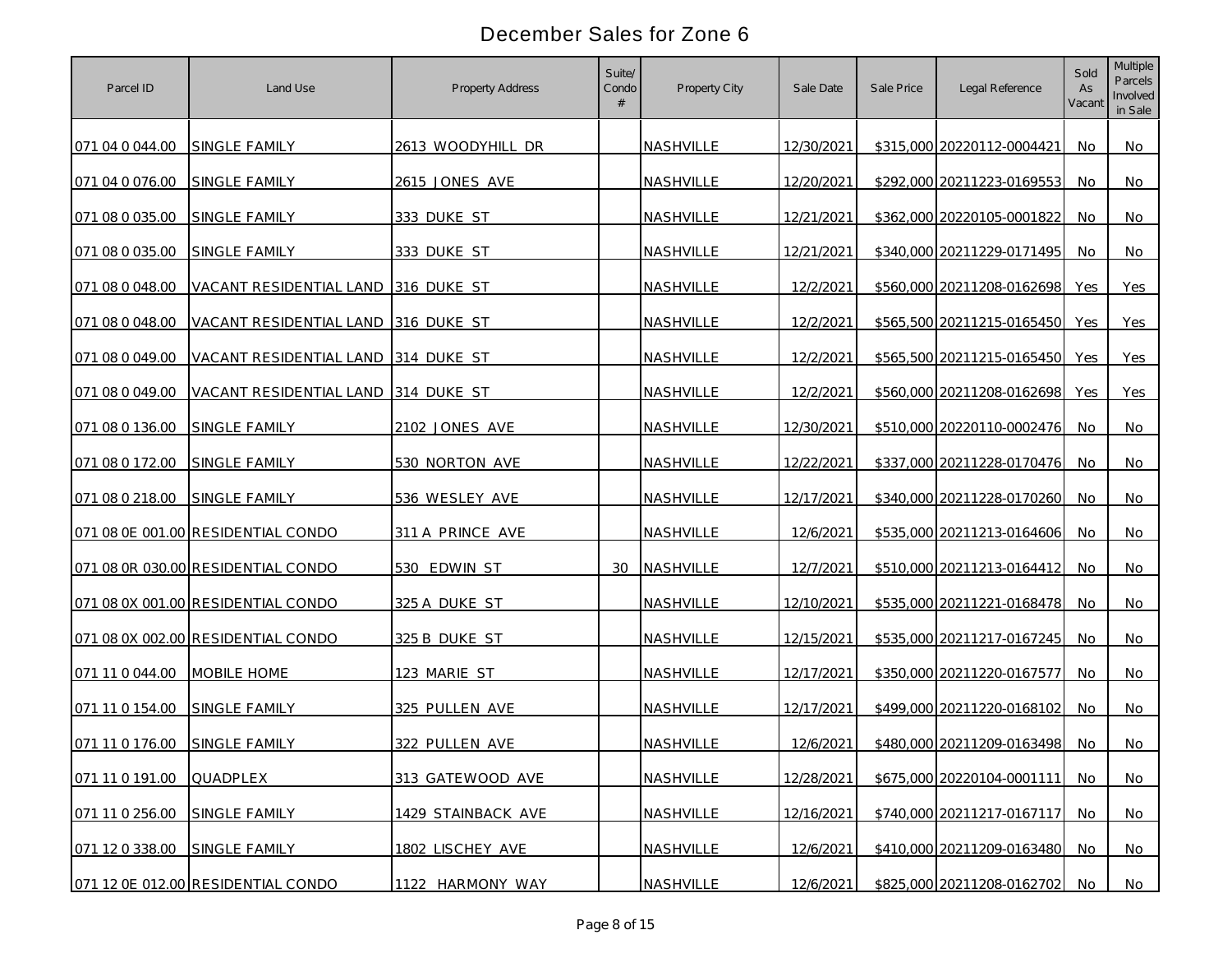| Parcel ID       | Land Use                           | <b>Property Address</b> | Suite/<br>Condo | Property City | Sale Date  | Sale Price | Legal Reference                         | Sold<br>As<br>Vacant | <b>Multiple</b><br>Parcels<br>Involved<br>in Sale |
|-----------------|------------------------------------|-------------------------|-----------------|---------------|------------|------------|-----------------------------------------|----------------------|---------------------------------------------------|
|                 | 071 12 0E 027.00 RESIDENTIAL CONDO | 1153 HARMONY WAY        |                 | NASHVILLE     | 12/10/2021 |            | \$585,000 20211213-0164588              | No.                  | No                                                |
| 071 14 0 289.00 | SINGLE FAMILY                      | 123 ELMHURST AVE        |                 | NASHVILLE     | 12/28/2021 |            | \$939,500 20220112-0004151              | No.                  | No.                                               |
| 071 14 0 305.00 | SINGLE FAMILY                      | 23 FERN AVE             |                 | NASHVILLE     |            |            | 12/15/2021 \$1,649,999 20211223-0169895 | No                   | No                                                |
| 071 15 0 185.00 | SINGLE FAMILY                      | 1345 PENNOCK AVE        |                 | NASHVILLE     | 12/14/2021 |            | \$440,000 20211217-0167207              | No                   | No                                                |
| 071 15 0 216.00 | <b>SINGLE FAMILY</b>               | 1315 STAINBACK AVE      |                 | NASHVILLE     | 12/7/2021  |            | \$699,900 20211213-0164500              | No                   | No                                                |
| 071 15 0 306.00 | <b>SINGLE FAMILY</b>               | 1213 JOSEPH AVE         |                 | NASHVILLE     | 12/29/2021 |            | \$320,000 20220113-0004841              | No                   | No                                                |
| 071 15 0 316.00 | SINGLE FAMILY                      | 1212 N 2ND ST           |                 | NASHVILLE     | 12/22/2021 |            | \$325,000 20211228-0170631              | No                   | No                                                |
| 071 15 0 426.00 | SINGLE FAMILY                      | 1209 PENNOCK AVE        |                 | NASHVILLE     | 12/16/2021 |            | \$375,500 20211222-0168972              | No                   | No                                                |
| 071 16 0 288.00 | SINGLE FAMILY                      | 1201 MONTGOMERY AVE     |                 | NASHVILLE     | 12/22/2021 |            | \$209,000 20211228-0170665              | No.                  | No                                                |
| 071 16 0 393.00 | <b>SINGLE FAMILY</b>               | 1367 ROSEDALE CT        |                 | NASHVILLE     | 12/15/2021 |            | \$315,000 20211217-0167085              | No.                  | No                                                |
|                 | 071 16 0A 006.00 RESIDENTIAL CONDO | 733 DOUGLAS AVE         |                 | NASHVILLE     | 12/17/2021 |            | \$530,000 20211222-0169196              | No.                  | No.                                               |
|                 | 071 16 0G 001.00 RESIDENTIAL CONDO | 1308 MONTGOMERY AVE     | 4               | NASHVILLE     | 12/3/2021  |            | \$616,983 20211213-0164679              | No.                  | <b>No</b>                                         |
|                 | 071 16 0G 002.00 RESIDENTIAL CONDO | 1308 MONTGOMERY AVE     | 3               | NASHVILLE     | 12/8/2021  |            | \$606,983 20211210-0163948              | No.                  | No.                                               |
|                 | 071 16 0G 003.00 RESIDENTIAL CONDO | 1308<br>MONTGOMERY AVE  | 2               | NASHVILLE     | 12/7/2021  |            | \$606,983 20211213-0164632              | No                   | <b>No</b>                                         |
|                 | 071 16 0G 004.00 RESIDENTIAL CONDO | MONTGOMERY AVE<br>1308. |                 | NASHVILLE     | 12/22/2021 |            | \$616,983 20211223-0169807              | No                   | No                                                |
|                 | 071 16 0H 001.00 RESIDENTIAL CONDO | DOUGLAS AVE<br>738      |                 | NASHVILLE     | 12/3/2021  |            | \$654,000 20211207-0162348              | No                   | No                                                |
|                 | 071 16 0H 003.00 RESIDENTIAL CONDO | DOUGLAS AVE<br>738      | 3               | NASHVILLE     | 12/1/2021  |            | \$645,000 20211207-0162383              | No                   | No                                                |
|                 | 071 16 0H 006.00 RESIDENTIAL CONDO | 738 DOUGLAS AVE         | 6               | NASHVILLE     | 12/3/2021  |            | \$681,000 20211207-0162299              | No                   | No.                                               |
|                 | 071 16 0H 007.00 RESIDENTIAL CONDO | 738 DOUGLAS AVE         |                 | NASHVILLE     | 12/3/2021  |            | \$637,500 20211207-0162316              | No.                  | <b>No</b>                                         |
| 072 01 0 033.00 | SINGLE FAMILY                      | 2529 BETHWOOD DR        |                 | NASHVILLE     | 12/13/2021 |            | \$460,000 20211221-0168243              | No                   | No                                                |
| 072 01 0 041.00 | SINGLE FAMILY                      | 2561 BETHWOOD DR        |                 | NASHVILLE     | 12/22/2021 |            | \$322,500 20211229-0171345              | No                   | No                                                |
| 072 01 0 081.00 | SINGLE FAMILY                      | 2520 SLAYDON DR         |                 | NASHVILLE     | 12/21/2021 |            | \$325,000 20211223-0169975              | No                   | No                                                |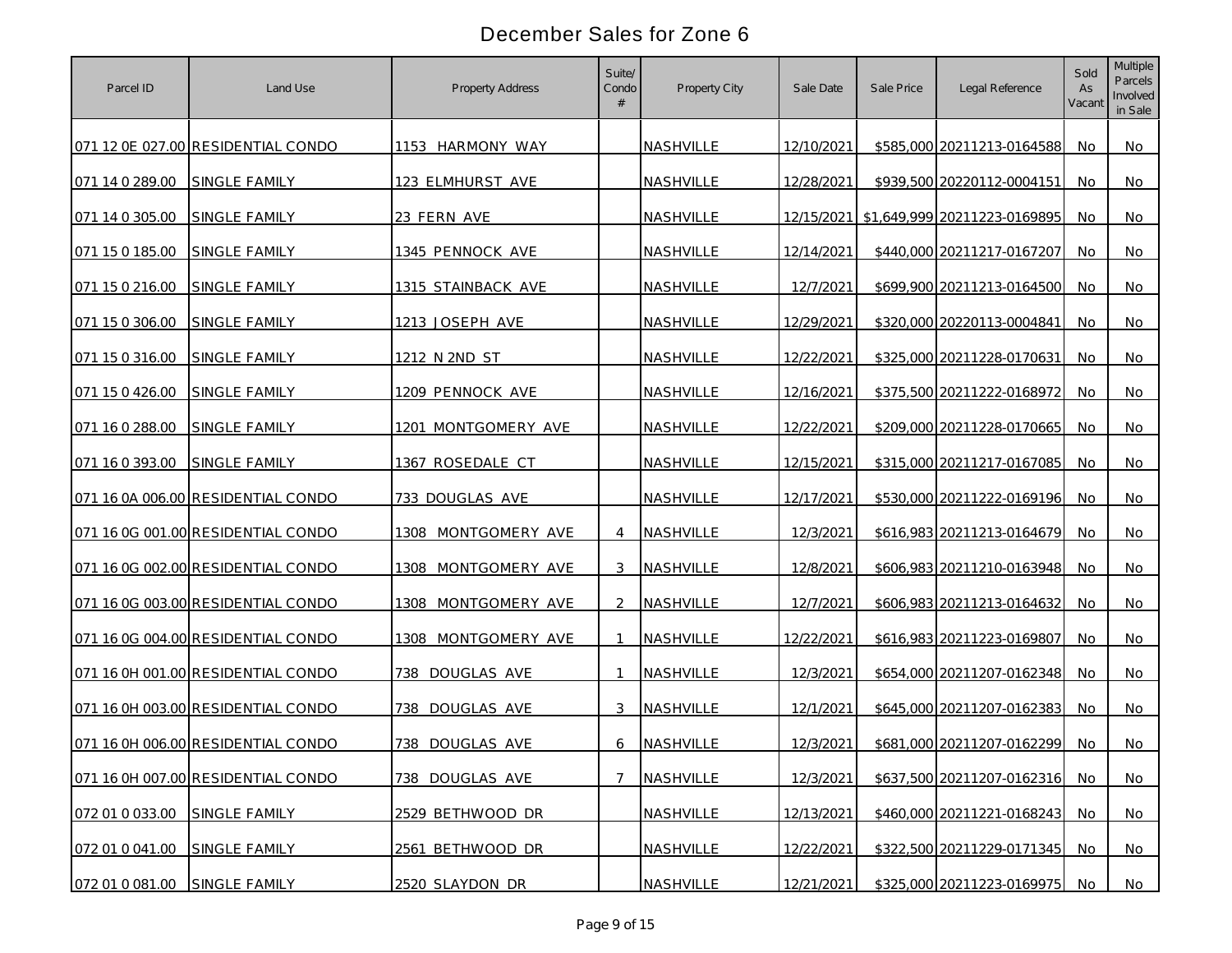| Parcel ID                     | Land Use                                 | <b>Property Address</b> | Suite/<br>Condo | Property City | Sale Date  | Sale Price | Legal Reference            | Sold<br>As<br>Vacant | Multiple<br>Parcels<br>Involved<br>in Sale |
|-------------------------------|------------------------------------------|-------------------------|-----------------|---------------|------------|------------|----------------------------|----------------------|--------------------------------------------|
| 072 02 0 163.00               | SINGLE FAMILY                            | 1108 SHELTON AVE        |                 | NASHVILLE     | 12/15/2021 |            | \$610,000 20211223-0169647 | No.                  | No                                         |
| 072 03 0 170.00               | SINGLE FAMILY                            | 1309 HOWARD AVE         |                 | NASHVILLE     | 12/22/2021 |            | \$250,000 20220103-0000149 | No.                  | No.                                        |
| 072 03 0 393.00               | SINGLE FAMILY                            | 3609 KATHERINE ST       |                 | NASHVILLE     | 12/20/2021 |            | \$765,000 20211230-0171627 | <b>No</b>            | No                                         |
| 072 04 0 055.00               | <b>SINGLE FAMILY</b>                     | 1604 STRATFORD AVE      |                 | NASHVILLE     | 12/1/2021  |            | \$355,500 20211206-0161389 | No                   | No                                         |
| 072 04 0 055.00               | SINGLE FAMILY                            | 1604 STRATFORD AVE      |                 | NASHVILLE     | 12/7/2021  |            | \$400,000 20211213-0164759 | No                   | No                                         |
| 072 04 0 078.00               | <b>SINGLE FAMILY</b>                     | 1508 NORVEL AVE         |                 | NASHVILLE     | 12/8/2021  |            | \$440,000 20211222-0168979 | No                   | No                                         |
| 072 04 0 171.00               | SINGLE FAMILY                            | 1509 GOLF ST            |                 | NASHVILLE     | 12/15/2021 |            | \$375,000 20211217-0167047 | No                   | No                                         |
|                               | 072 05 OL 413.00 RESIDENTIAL CONDO       | 1041 E TRINITY LN       |                 | 413 NASHVILLE | 12/17/2021 |            | \$275,000 20211222-0168954 | No                   | No                                         |
| 072 06 0 283.00               | SINGLE FAMILY                            | 2915 DAVIS AVE          |                 | NASHVILLE     | 12/17/2021 |            | \$459,900 20211230-0171755 | No.                  | No                                         |
|                               | 072 06 0Z 002.00 RESIDENTIAL CONDO       | 1034 MAYNOR AVE         |                 | NASHVILLE     | 12/8/2021  |            | \$439,900 20211213-0164611 | No.                  | No                                         |
|                               | 072 06 3H 012.00 RESIDENTIAL CONDO       | 1050 E TRINITY LN       | $\overline{4}$  | NASHVILLE     | 12/16/2021 |            | \$619,900 20211220-0167762 | No.                  | No.                                        |
|                               | 072 06 3N 003.00 RESIDENTIAL CONDO       | 1077 E TRINITY LN       |                 | 108 NASHVILLE | 12/14/2021 |            | \$454,500 20211230-0171622 | No.                  | <b>No</b>                                  |
|                               | 072 06 3N 028.00 RESIDENTIAL CONDO       | 1077 E TRINITY LN       |                 | 405 NASHVILLE | 12/6/2021  |            | \$277,000 20211213-0164531 | No.                  | No                                         |
|                               | 072 06 3S 001.00 RESIDENTIAL CONDO       | 1057 A E TRINITY LN     |                 | NASHVILLE     | 12/30/2021 |            | \$320,953 20220105-0002159 | No                   | Yes                                        |
|                               | 072 06 3S 002.00 VACANT RESIDENTIAL LAND | 1057 B E TRINITY LN     |                 | NASHVILLE     | 12/30/2021 |            | \$320,953 20220105-0002159 | No                   | <b>Yes</b>                                 |
|                               | 072 06 3S 003.00 VACANT RESIDENTIAL LAND | 1057 C E TRINITY LN     |                 | NASHVILLE     | 12/30/2021 |            | \$320,953 20220105-0002159 | No.                  | Yes                                        |
|                               | 072 06 4E 001.00 RESIDENTIAL CONDO       | 1211 A KELLER AVE       |                 | NASHVILLE     | 12/27/2021 |            | \$645,000 20220110-0002585 | No                   | No.                                        |
| 072 08 0 203.00               | SINGLE FAMILY                            | 2245 BERRYWOOD RD       |                 | NASHVILLE     | 12/14/2021 |            | \$395,000 20211217-0166918 | No                   | No.                                        |
| 072 08 0 247.00 SINGLE FAMILY |                                          | 2217 BERRYWOOD RD       |                 | NASHVILLE     | 12/6/2021  |            | \$450,000 20211210-0163885 | No                   | <b>No</b>                                  |
|                               | 072 08 0E 002.00 RESIDENTIAL CONDO       | 2311 HIDDEN TERRACE CT  |                 | NASHVILLE     | 12/3/2021  |            | \$724,900 20211209-0163084 | No                   | No                                         |
| 072 09 0 366.00               | SINGLE FAMILY                            | 904 CAHAL AVE           |                 | NASHVILLE     | 12/30/2021 |            | \$310,000 20220103-0000457 | No                   | No                                         |
| 072 09 0 402.00               | SINGLE FAMILY                            | 1005 CAROLYN AVE        |                 | NASHVILLE     | 12/22/2021 |            | \$405,000 20211229-0171002 | No                   | No                                         |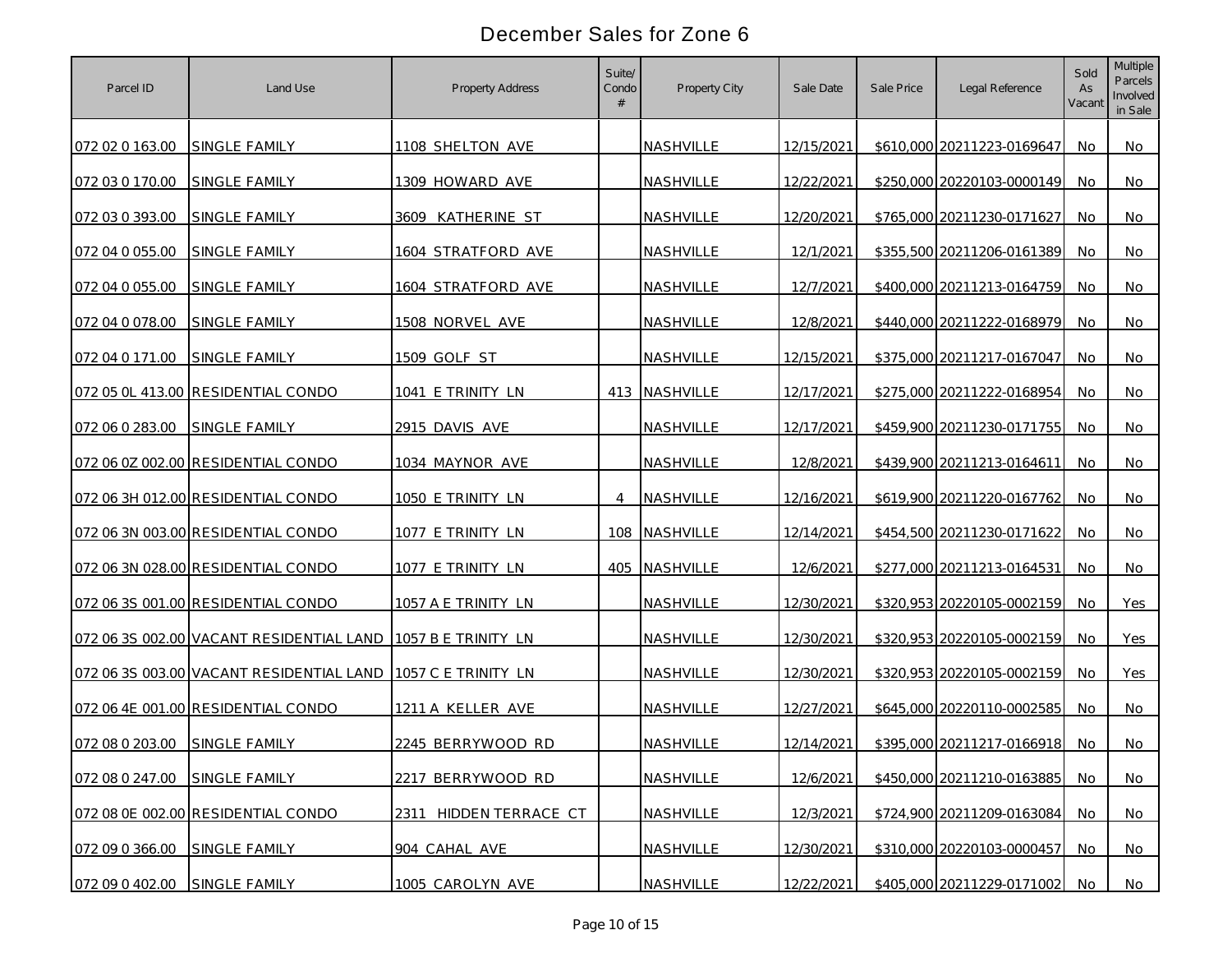| Parcel ID       | Land Use                           | <b>Property Address</b>     | Suite/<br>Condo | Property City | Sale Date  | Sale Price | Legal Reference               | Sold<br>As<br>Vacant | Multiple<br>Parcels<br>Involved<br>in Sale |
|-----------------|------------------------------------|-----------------------------|-----------------|---------------|------------|------------|-------------------------------|----------------------|--------------------------------------------|
| 072 09 0 402.00 | <b>SINGLE FAMILY</b>               | 1005 CAROLYN AVE            |                 | NASHVILLE     | 12/22/2021 |            | \$429,900 20211229-0171003    | No.                  | No                                         |
|                 | 072 09 1D 009.00 RESIDENTIAL CONDO | 849 CHEROKEE AVE            | 9               | NASHVILLE     | 12/17/2021 |            | \$480,000 20211229-0171337    | No.                  | No.                                        |
|                 | 072 09 3J 001.00 RESIDENTIAL CONDO | 907 A CAROLYN AVE           |                 | NASHVILLE     | 12/20/2021 |            | \$309,400 20211228-0170638    | <b>No</b>            | No                                         |
| 072 10 0 064.00 | SINGLE FAMILY                      | 1031 BURCHWOOD AVE          |                 | NASHVILLE     | 12/17/2021 |            | \$350,000 20211222-0169114    | No                   | No                                         |
|                 | 072 10 0X 004.00 RESIDENTIAL CONDO | 2904 B DAVIS AVE            |                 | NASHVILLE     | 12/16/2021 |            | \$660,000 20211228-0170494    | No                   | No                                         |
|                 | 072 10 1A 015.00 RESIDENTIAL CONDO | 1122 LITTON AVE             |                 | 308 NASHVILLE | 12/3/2021  |            | \$244,900 20211215-0165878    | No                   | No                                         |
| 072 11 0 201.00 | SINGLE FAMILY                      | 2123 SCOTT AVE              |                 | NASHVILLE     | 12/22/2021 |            | \$385,000 20211223-0169656    | No                   | No                                         |
|                 | 072 11 1X 001.00 RESIDENTIAL CONDO | 1425 A MONETTA AVE          |                 | NASHVILLE     | 12/17/2021 |            | \$630,000 20211229-0170933    | No                   | No                                         |
|                 | 072 11 4J 001.00 RESIDENTIAL CONDO | 2200 PENNINGTON AVE         |                 | NASHVILLE     | 12/15/2021 |            | \$619,900 20211220-0167819    | No.                  | No                                         |
|                 | 072 11 4J 002.00 RESIDENTIAL CONDO | 2204 PENNINGTON AVE         |                 | NASHVILLE     | 12/16/2021 |            | \$609,900 20220103-0000279    | No.                  | No                                         |
| 072 12 0 085.00 | <b>DUPLEX</b>                      | 2112 PINEWOOD RD            |                 | NASHVILLE     | 12/8/2021  |            | \$402,000 20211213-0164881    | No.                  | No.                                        |
| 072 13 0 176.00 | <b>SINGLE FAMILY</b>               | 2405 EMMETT AVE             |                 | NASHVILLE     | 12/2/2021  |            | \$295,000 20211207-0162350    | No.                  | <b>No</b>                                  |
| 072 13 0 310.00 | SINGLE FAMILY                      | 830 DOUGLAS AVE             |                 | NASHVILLE     | 12/21/2021 |            | \$379,900 20211228-0170777    | No.                  | No                                         |
| 072 13 0 327.00 | SINGLE FAMILY                      | 1000 DOUGLAS AVE            |                 | NASHVILLE     | 12/2/2021  |            | \$470,000 20211206-0161160    | No                   | <b>No</b>                                  |
| 072 14 0 065.00 | SINGLE FAMILY                      | 1207 B CHESTER AVE          |                 | NASHVILLE     | 12/31/2021 |            | \$375,100 20220114-0005800    | No                   | No                                         |
| 072 14 0 123.00 | <b>SINGLE FAMILY</b>               | 1517 STRAIGHTWAY AVE        |                 | NASHVILLE     | 12/15/2021 |            | \$630,000 20211221-0168489    | No                   | No                                         |
| 072 14 0 124.00 | SINGLE FAMILY                      | 1515 STRAIGHTWAY AVE        |                 | NASHVILLE     | 12/28/2021 |            | \$460,000 20211230-0171716    | No                   | No                                         |
| 072 14 0 168.00 | SINGLE FAMILY                      | <u>1605 STRAIGHTWAY AVE</u> |                 | NASHVILLE     | 12/1/2021  |            | \$380,000 20211216-0166496    | No                   | No.                                        |
|                 | 072 14 0Q 002.00 RESIDENTIAL CONDO | 1602 CAHAL AVE              |                 | NASHVILLE     | 12/13/2021 |            | \$541,400 20220111-0003619    | No                   | <b>No</b>                                  |
|                 | 072 14 1Z 001.00 RESIDENTIAL CONDO | 1622 B CAHAL AVE            |                 | NASHVILLE     | 12/10/2021 |            | \$645,000 20211215-0165590    | No                   | <b>No</b>                                  |
|                 | 072 14 1Z 002.00 RESIDENTIAL CONDO | 1622 A CAHAL AVE            |                 | NASHVILLE     | 12/10/2021 |            | \$645,000 20211215-0165589    | No                   | No                                         |
|                 | 072 14 4G 001.00 RESIDENTIAL CONDO | 1 B BELLE FORREST AVE       |                 | NASHVILLE     | 12/15/2021 |            | \$565,000 20220105-0001605 No |                      | No                                         |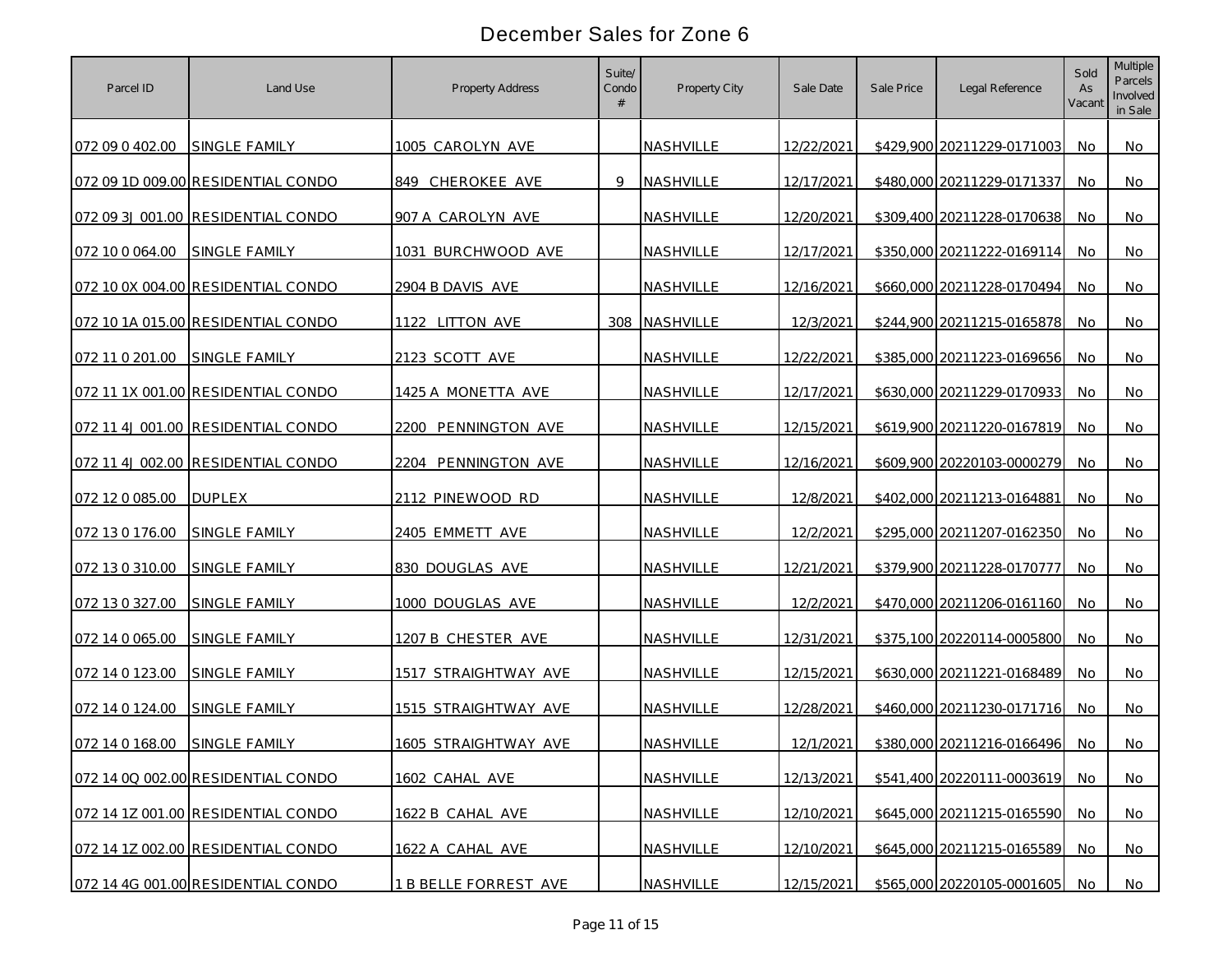| Parcel ID       | Land Use                                 | <b>Property Address</b> | Suite/<br>Condo | Property City | Sale Date  | Sale Price | Legal Reference            | Sold<br>As<br>Vacant | Multiple<br>Parcels<br>Involved<br>in Sale |
|-----------------|------------------------------------------|-------------------------|-----------------|---------------|------------|------------|----------------------------|----------------------|--------------------------------------------|
| 072 15 0 200.00 | SINGLE FAMILY                            | 1624 RIVERSIDE DR       |                 | NASHVILLE     | 12/8/2021  |            | \$479,900 20211209-0163459 | No                   | No.                                        |
| 072 15 0 298.00 | SINGLE FAMILY                            | 1427 PORTER RD          |                 | NASHVILLE     | 12/15/2021 |            | \$450,000 20211220-0167657 | No                   | No                                         |
|                 | 072 15 0A 103.00 RESIDENTIAL CONDO       | 103 PORTER TER          |                 | NASHVILLE     | 12/22/2021 |            | \$300,000 20220103-0000051 | No                   | No.                                        |
|                 | 072 15 0G 002.00 RESIDENTIAL CONDO       | 1811 CAHAL AVE          |                 | NASHVILLE     | 12/29/2021 |            | \$545,000 20220105-0001781 | <b>No</b>            | No.                                        |
|                 | 072 15 1E 002.00 RESIDENTIAL CONDO       | 2104 B BURNS ST         |                 | NASHVILLE     | 12/10/2021 |            | \$545,000 20211220-0167485 | No                   | <b>No</b>                                  |
|                 | 072 15 4M 001.00 RESIDENTIAL CONDO       | 1431<br>PORTER RD       |                 | NASHVILLE     | 12/21/2021 |            | \$399,900 20220114-0005553 | No                   | No                                         |
|                 | 072 15 4M 001.00 RESIDENTIAL CONDO       | 1431 PORTER RD          |                 | NASHVILLE     | 12/21/2021 |            | \$365,000 20211223-0169756 | No                   | No                                         |
|                 | 072 15 4M 002.00 VACANT RESIDENTIAL LAND | 1433 PORTER RD          |                 | NASHVILLE     | 12/17/2021 |            | \$187,500 20211221-0168487 | Yes                  | No                                         |
| 072 16 0 010.00 | SINGLE FAMILY                            | 1716 PORTER RD          |                 | NASHVILLE     | 12/27/2021 |            | \$160,000 20220103-0000622 | No                   | No                                         |
| 072 16 0 253.00 | <b>SINGLE FAMILY</b>                     | 1520 DUGGER DR          |                 | NASHVILLE     | 12/7/2021  |            | \$465,000 20211209-0163685 | No.                  | No                                         |
|                 | 072 16 3A 001.00 RESIDENTIAL CONDO       | 1910 A SHERIDAN RD      |                 | NASHVILLE     | 12/21/2021 |            | \$578,000 20220103-0000053 | No.                  | No                                         |
|                 | 072 16 3H 002.00 RESIDENTIAL CONDO       | 1908 B SHERIDAN RD      |                 | NASHVILLE     | 12/31/2021 |            | \$755,000 20220114-0006283 | No.                  | No                                         |
|                 | 073 06 0B 002.00 RESIDENTIAL CONDO       | 3803 MOSS ROSE DR       |                 | NASHVILLE     | 12/30/2021 |            | \$250,000 20220104-0001311 | <b>No</b>            | No                                         |
| 073 10 0 019.00 | SINGLE FAMILY                            | 3712 MOSS ROSE DR       |                 | NASHVILLE     | 12/10/2021 |            | \$625,000 20211216-0166082 | <b>No</b>            | No                                         |
| 082 03 0 100.00 | SINGLE FAMILY                            | 1104 N 2ND ST           |                 | NASHVILLE     | 12/15/2021 |            | \$257,000 20211216-0166331 | <b>No</b>            | No                                         |
| 082 03 0 156.00 | <b>SINGLE FAMILY</b>                     | 209 CLEVELAND ST        |                 | NASHVILLE     | 12/29/2021 |            | \$312,500 20220114-0006249 | <b>No</b>            | No.                                        |
| 082 03 0 156.00 | SINGLE FAMILY                            | 209 CLEVELAND ST        |                 | NASHVILLE     | 12/29/2021 |            | \$292,500 20220105-0001960 | No.                  | No                                         |
| 082 03 0 168.00 | <b>SINGLE FAMILY</b>                     | 1006 STOCKELL ST        |                 | NASHVILLE     | 12/3/2021  |            | \$250,000 20211207-0162360 | <b>No</b>            | No                                         |
| 082 03 0 236.00 | SINGLE FAMILY                            | 1008 MERIDIAN ST        |                 | NASHVILLE     | 12/16/2021 |            | \$511,000 20211229-0171241 | No                   | <b>No</b>                                  |
| 082 03 0 394.00 | <b>DUPLEX</b>                            | 1004 LISCHEY AVE        |                 | NASHVILLE     | 12/2/2021  |            | \$463,000 20211207-0161707 | No                   | No                                         |
| 082 03 0 572.00 | SINGLE FAMILY                            | 906 A LISCHEY AVE       |                 | NASHVILLE     | 12/10/2021 |            | \$715,000 20211220-0168083 | No                   | No                                         |
| 082 03 0 573.00 | SINGLE FAMILY                            | 906 B LISCHEY AVE       |                 | NASHVILLE     | 12/10/2021 |            | \$715,000 20211220-0168067 | No                   | No                                         |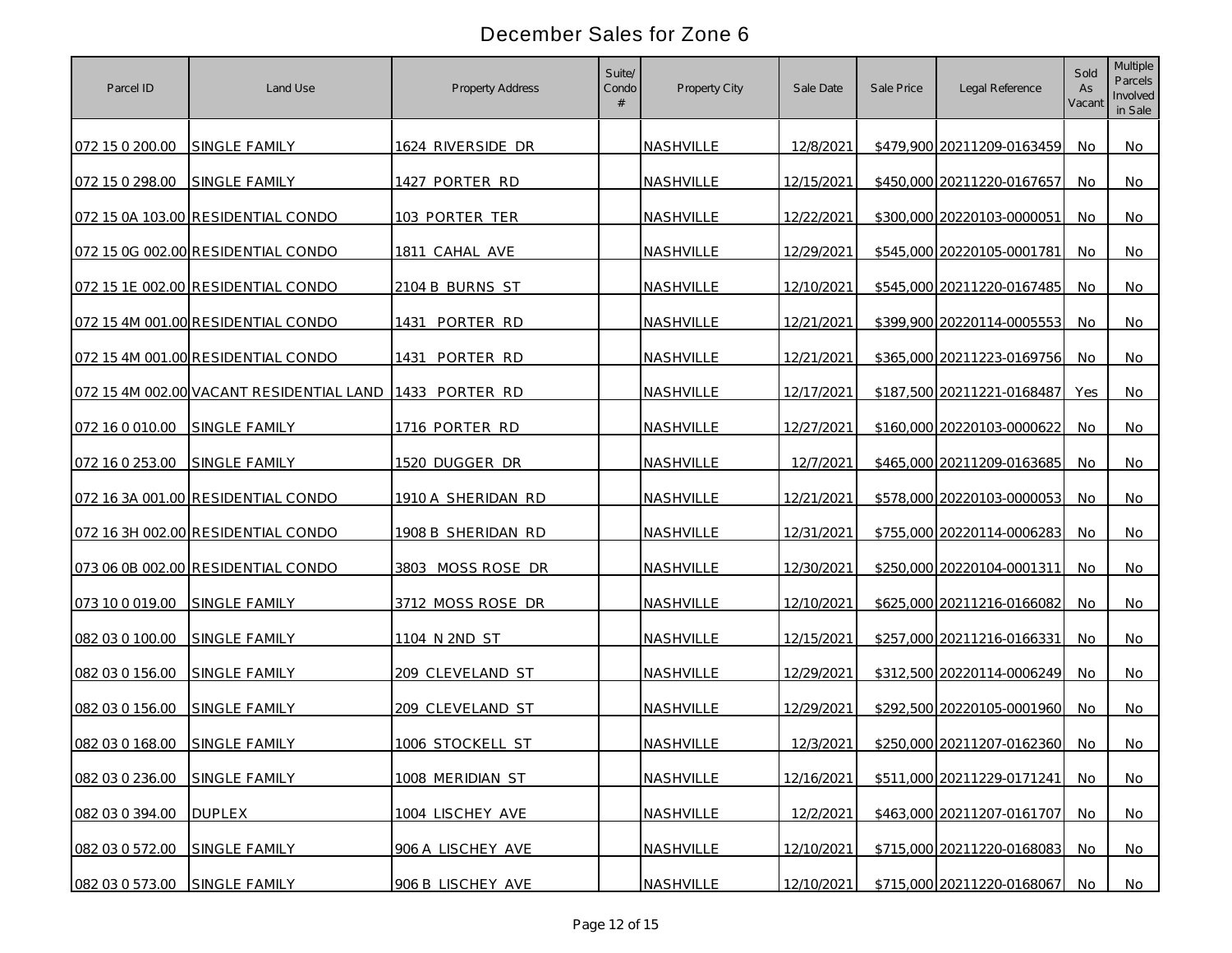| Parcel ID       | Land Use                           | <b>Property Address</b> | Suite/<br>Condo | Property City | Sale Date  | Sale Price | Legal Reference            | Sold<br>As<br>Vacant | Multiple<br>Parcels<br>Involved<br>in Sale |
|-----------------|------------------------------------|-------------------------|-----------------|---------------|------------|------------|----------------------------|----------------------|--------------------------------------------|
| 082 07 0 045.00 | <b>TRIPLEX</b>                     | 815 N 2ND ST            |                 | NASHVILLE     | 12/10/2021 |            | \$350,000 20211217-0167103 | No.                  | No                                         |
| 082 07 0 045.00 | <b>TRIPLEX</b>                     | 815 N 2ND ST            |                 | NASHVILLE     | 12/10/2021 |            | \$380,000 20211217-0167105 | No.                  | No.                                        |
|                 | 082 07 0M 006.00 RESIDENTIAL CONDO | 841 LISCHEY AVE         |                 | NASHVILLE     | 12/9/2021  |            | \$699,900 20211223-0169583 | No                   | No                                         |
|                 | 082 07 0M 007.00 RESIDENTIAL CONDO | 843 LISCHEY AVE         |                 | NASHVILLE     | 12/30/2021 |            | \$689,900 20220112-0004052 | No                   | No                                         |
|                 | 082 07 0M 008.00 RESIDENTIAL CONDO | 845 LISCHEY AVE         |                 | NASHVILLE     | 12/29/2021 |            | \$795,000 20220111-0003393 | No                   | No                                         |
| 082 08 0 425.00 | SINGLE FAMILY                      | 586 NEILL AVE           |                 | NASHVILLE     | 12/29/2021 |            | \$427,000 20220112-0004091 | No                   | No                                         |
| 082 12 0 095.00 | SINGLE FAMILY                      | 110 N 9TH ST            |                 | NASHVILLE     | 12/29/2021 |            | \$555,000 20220103-0000531 | No                   | No                                         |
| 082 12 0 218.00 | SINGLE FAMILY                      | 818 RAMSEY ST           |                 | NASHVILLE     | 12/29/2021 |            | \$550,000 20220103-0000432 | No                   | No                                         |
| 082 12 0 248.00 | SINGLE FAMILY                      | 937 SILVERDENE PL       |                 | NASHVILLE     | 12/28/2021 |            | \$500,000 20211230-0171704 | No.                  | No                                         |
|                 | 082 15 0A 035.00 RESIDENTIAL CONDO | 2115 YEAMAN PL          |                 | 226 NASHVILLE | 12/15/2021 |            | \$307,500 20211222-0168831 | No.                  | No                                         |
| 082 16 0 342.00 | <b>SINGLE FAMILY</b>               | 816 BOSCOBEL ST         |                 | NASHVILLE     | 12/1/2021  |            | \$670,000 20211208-0162765 | No.                  | No.                                        |
|                 | 082 16 0E 002.00 RESIDENTIAL CONDO | 800 WOODLAND ST         |                 | 102 NASHVILLE | 12/28/2021 |            | \$275,000 20211230-0171765 | No.                  | <b>No</b>                                  |
|                 | 082 16 00 001.00 RESIDENTIAL CONDO | 600 A FATHERLAND ST     |                 | NASHVILLE     | 12/2/2021  |            | \$653,000 20211217-0166995 | No.                  | No                                         |
| 083 01 0 178.00 | SINGLE FAMILY                      | 1003 GRANADA AVE        |                 | NASHVILLE     | 12/9/2021  |            | \$475,000 20211215-0165844 | No                   | No                                         |
| 083 01 0 452.00 | SINGLE FAMILY                      | 1009 GRANADA CT         |                 | NASHVILLE     | 12/17/2021 |            | \$365,000 20211228-0170667 | No                   | No                                         |
| 083 01 0 458.00 | SINGLE FAMILY                      | 941 W GREENWOOD AVE     |                 | NASHVILLE     | 12/15/2021 |            | \$391,000 20211222-0169201 | No                   | No                                         |
|                 | 083 01 0N 001.00 RESIDENTIAL CONDO | 1310 A MCKENNIE AVE     |                 | NASHVILLE     | 12/6/2021  |            | \$665,000 20211210-0163808 | No                   | No                                         |
| 083 02 0 022.00 | SINGLE FAMILY                      | 1402 MCKENNIE AVE       |                 | NASHVILLE     | 12/30/2021 |            | \$311,000 20220105-0002134 | No                   | No.                                        |
|                 | 083 03 0U 001.00 RESIDENTIAL CONDO | 2030 STRAIGHTWAY AVE    |                 | NASHVILLE     | 12/22/2021 |            | \$590,000 20211229-0171213 | No                   | No                                         |
|                 | 083 03 2G 001.00 RESIDENTIAL CONDO | 1408 A RIVERSIDE DR     |                 | NASHVILLE     | 12/23/2021 |            | \$655,500 20220119-0007288 | No                   | No                                         |
|                 | 083 03 2G 002.00 RESIDENTIAL CONDO | 1408 B RIVERSIDE DR     |                 | NASHVILLE     | 12/1/2021  |            | \$675,000 20211208-0162875 | No                   | No                                         |
|                 | 083 03 4P 001.00 RESIDENTIAL CONDO | 1201 ROBERTA ST         |                 | NASHVILLE     | 12/20/2021 |            | \$484,900 20220105-0002031 | No                   | No                                         |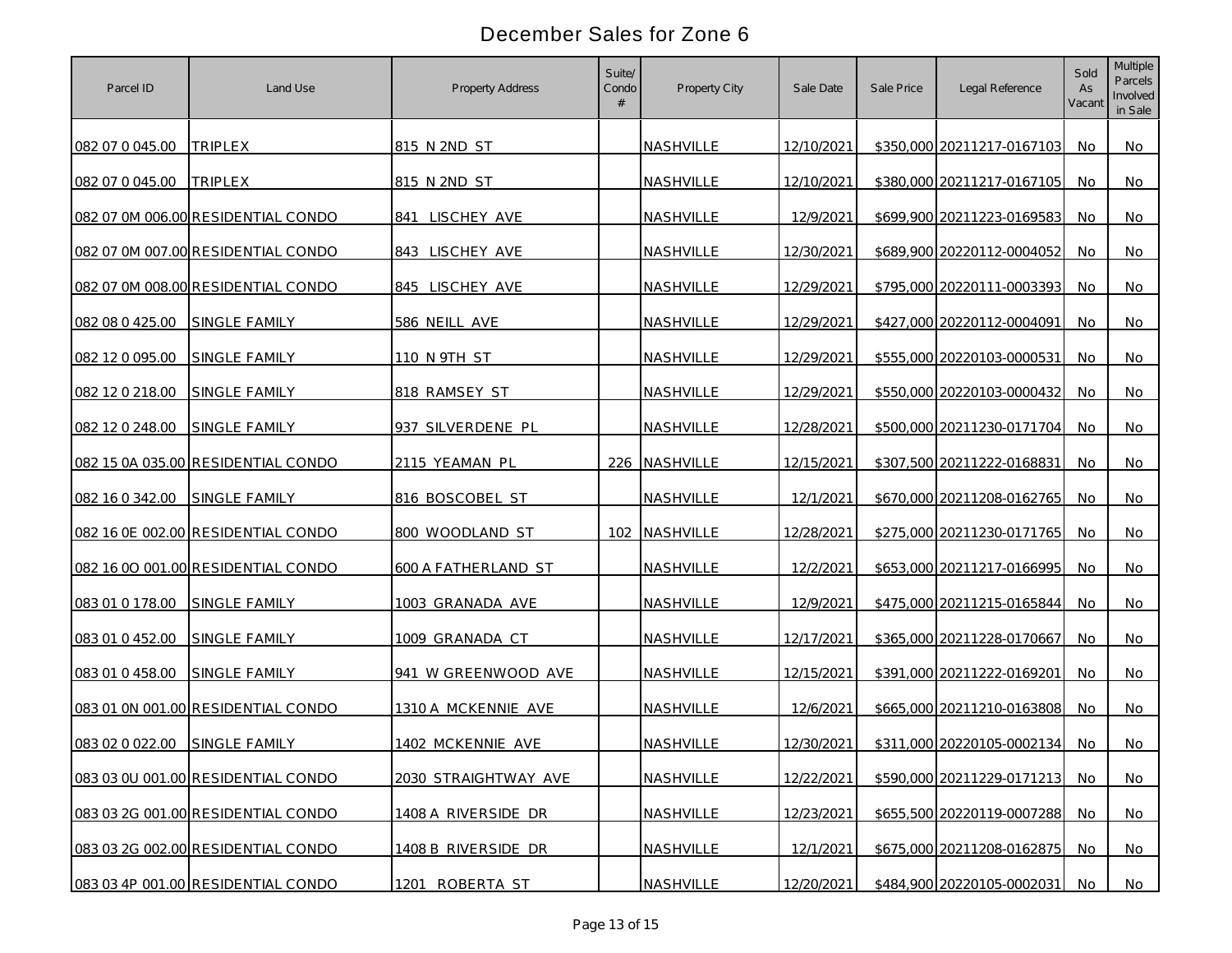| Parcel ID                      | Land Use                           | <b>Property Address</b> | Suite/<br>Condo | Property City | Sale Date  | Sale Price | Legal Reference                         | Sold<br>As<br>Vacant | Multiple<br>Parcels<br>Involved<br>in Sale |
|--------------------------------|------------------------------------|-------------------------|-----------------|---------------|------------|------------|-----------------------------------------|----------------------|--------------------------------------------|
| 083 04 0 267.00                | SINGLE FAMILY                      | 2620 SOLON DR           |                 | NASHVILLE     | 12/10/2021 |            | \$338,000 20211228-0170641              | No.                  | No                                         |
| 083 04 1C 001.00 SINGLE FAMILY |                                    | 1321 HARWOOD DR         |                 | NASHVILLE     | 12/30/2021 |            | \$460,000 20220105-0002212              | No.                  | No                                         |
|                                | 083 04 1G 001.00 RESIDENTIAL CONDO | 1413 A DUGGER DR        |                 | NASHVILLE     | 12/2/2021  |            | \$759,900 20211229-0171215              | <b>No</b>            | No                                         |
|                                | 083 04 1G 002.00 RESIDENTIAL CONDO | 1413 B DUGGER DR        |                 | NASHVILLE     | 12/14/2021 |            | \$759,900 20211215-0165545              | No                   | No                                         |
| 083 05 0 378.00                | SINGLE FAMILY                      | 1417 EASTLAND AVE       |                 | NASHVILLE     |            |            | 12/22/2021 \$1,244,000 20220104-0001417 | No                   | No                                         |
| 083 05 0 437.00                | SINGLE FAMILY                      | 415 N 15TH ST           |                 | NASHVILLE     | 12/9/2021  |            | \$900,000 20211214-0165072              | No                   | No                                         |
| 083 06 0 018.00                | <b>SINGLE FAMILY</b>               | 1426 SUMNER AVE         |                 | NASHVILLE     | 12/10/2021 |            | \$715,000 20211215-0165891              | No                   | No                                         |
| 083 06 0 382.00                | SINGLE FAMILY                      | 1920 EASTLAND AVE       |                 | NASHVILLE     | 12/29/2021 |            | \$590,501 20220114-0006181              | No                   | No                                         |
| 083 06 0 382.00                | SINGLE FAMILY                      | 1920 EASTLAND AVE       |                 | NASHVILLE     | 12/29/2021 |            | \$505,000 20220105-0001762              | No.                  | No                                         |
| 083 07 0 248.00                | SINGLE FAMILY                      | 932 CRESCENT HILL RD    |                 | NASHVILLE     | 12/17/2021 |            | \$570,000 20211220-0167647              | No.                  | No                                         |
| 083 07 0 262.00                | <b>SINGLE FAMILY</b>               | 317 PIONEER LN          |                 | NASHVILLE     | 12/10/2021 |            | \$550,000 20211216-0166566              | No.                  | No.                                        |
|                                | 083 07 1A 001.00 RESIDENTIAL CONDO | 309 TILLMAN LN          |                 | NASHVILLE     | 12/13/2021 |            | \$280,000 20211228-0170475              | No.                  | <b>No</b>                                  |
|                                | 083 07 2F 001.00 RESIDENTIAL CONDO | DALEBROOK CT<br>2309    |                 | NASHVILLE     | 12/22/2021 |            | \$522,000 20220104-0001357              | No.                  | No                                         |
|                                | 083 07 2F 002.00 RESIDENTIAL CONDO | 2311<br>DALEBROOK CT    |                 | NASHVILLE     | 12/10/2021 |            | \$515,000 20211213-0164682              | No                   | <b>No</b>                                  |
| 083 08 0 057.00                | SINGLE FAMILY                      | 908 PRESTON DR          |                 | NASHVILLE     | 12/3/2021  |            | \$525,000 20211213-0164497              | No                   | No                                         |
| 083 09 0 098.00                | SINGLE FAMILY                      | 1211 FORREST AVE        |                 | NASHVILLE     |            |            | 12/10/2021 \$1,155,000 20211215-0165622 | No.                  | No                                         |
| 083 09 0 347.00                | <b>SINGLE FAMILY</b>               | 1500 GARTLAND AVE       |                 | NASHVILLE     | 12/21/2021 |            | \$775,000 20211228-0170761              | No.                  | No                                         |
| 083 09 0 369.00                | <b>SINGLE FAMILY</b>               | 1409 FORREST AVE        |                 | NASHVILLE     | 12/20/2021 |            | \$450,000 20211229-0171401              | No                   | No.                                        |
| 083 10 0 318.00                | SINGLE FAMILY                      | 1903 OAKHILL DR         |                 | NASHVILLE     | 12/3/2021  |            | \$595,000 20211221-0168512              | No                   | <b>No</b>                                  |
| 083 10 0 318.00                | SINGLE FAMILY                      | 1903 OAKHILL DR         |                 | NASHVILLE     | 12/3/2021  |            | \$638,000 20211228-0170488              | No                   | No                                         |
|                                | 083 11 0H 001.00 RESIDENTIAL CONDO | 2306 A BARCLAY DR       |                 | NASHVILLE     | 12/3/2021  |            | \$690,000 20211206-0161360              | No                   | No                                         |
|                                | 083 11 0H 002.00 RESIDENTIAL CONDO | 2306 B BARCLAY DR       |                 | NASHVILLE     | 12/27/2021 |            | \$757,000 20211228-0170439 No           |                      | No                                         |